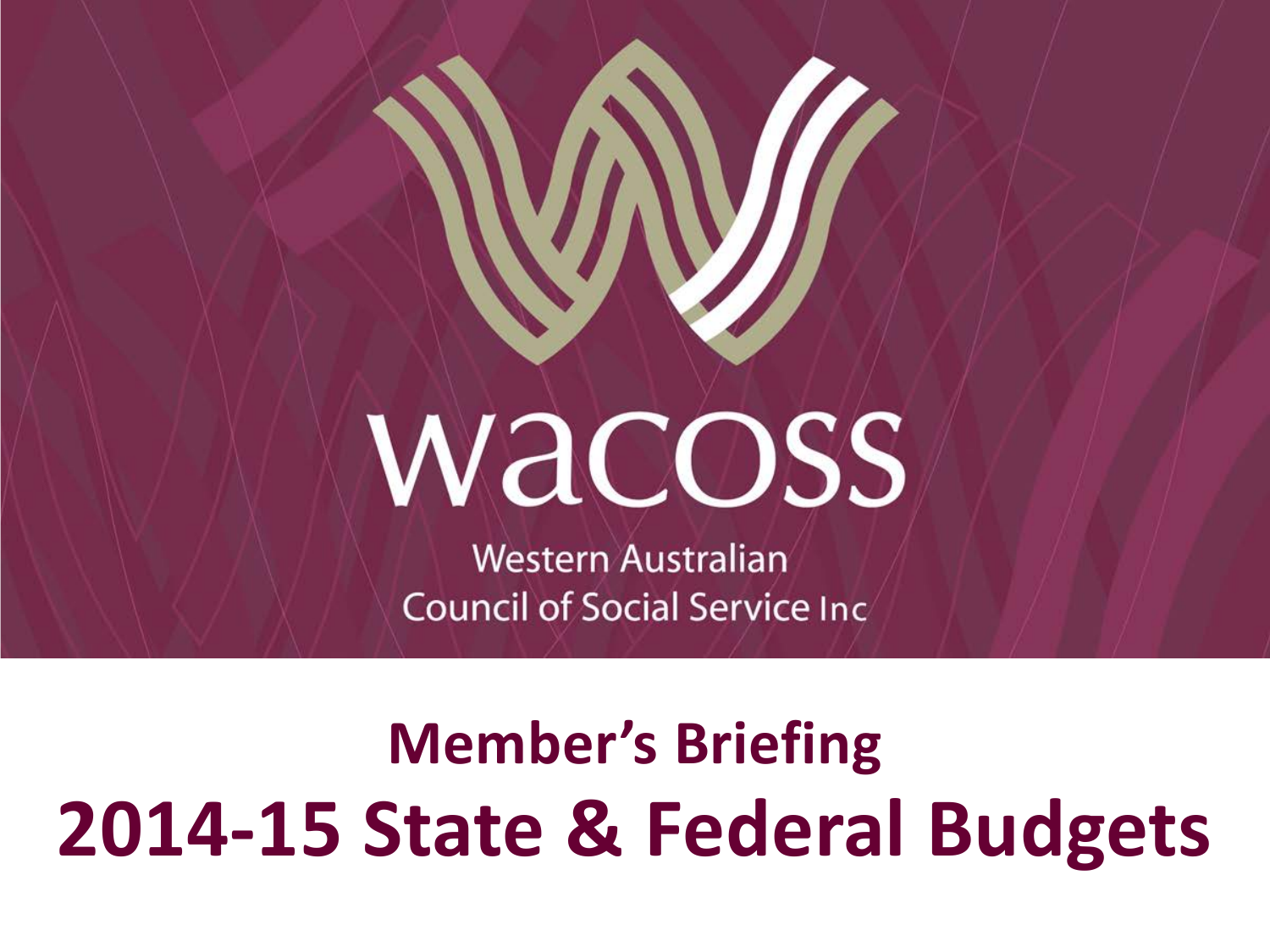

#### **WA Budget Narrative**

#### *Govt's narrative - Achieved? Desirable? Our narrative..*

#### **WA Budget Overview**

*Numbers of interest, implications for community & services*

#### **Key Issues**

*Cost of Living, Social Services, Housing, Service Sustainability*

#### **Federal Budget Overview**

*Narrative, Cuts, Implications*

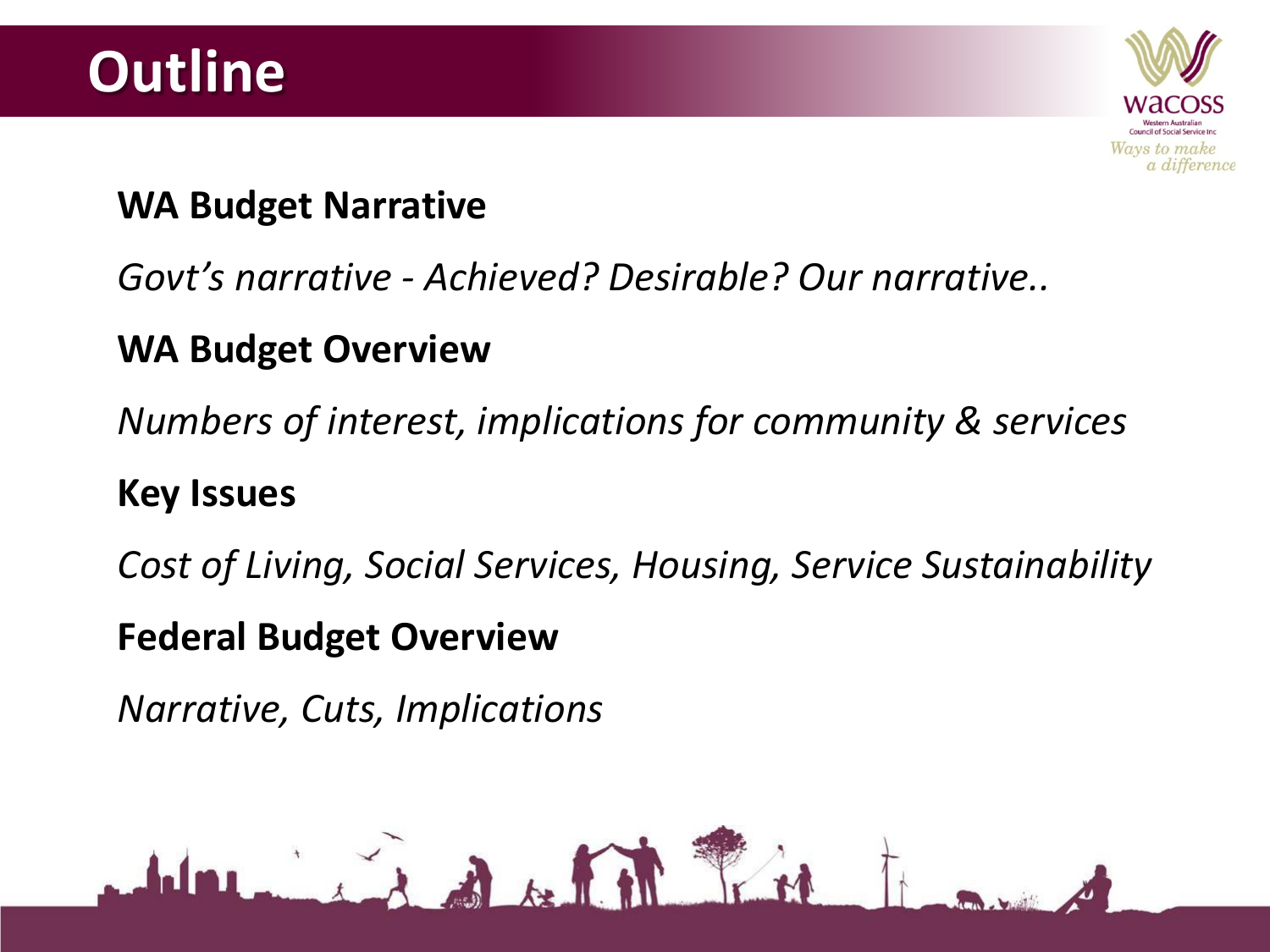### **WA Budget Narrative …**



#### *"A little pain for everyone" – Colin Barnett*

- **Restore WA's triple A credit rating** *(i) insecure revenue stream (ii) live within means (iii) state debt*
- **Ensure a surplus**
- **Address the structural deficit**  *i.e. the growing gap between Revenue vs Expenditure*

 $\mathbf{A}$  and  $\mathbf{A}$ 

*> A Book-keepers Budget*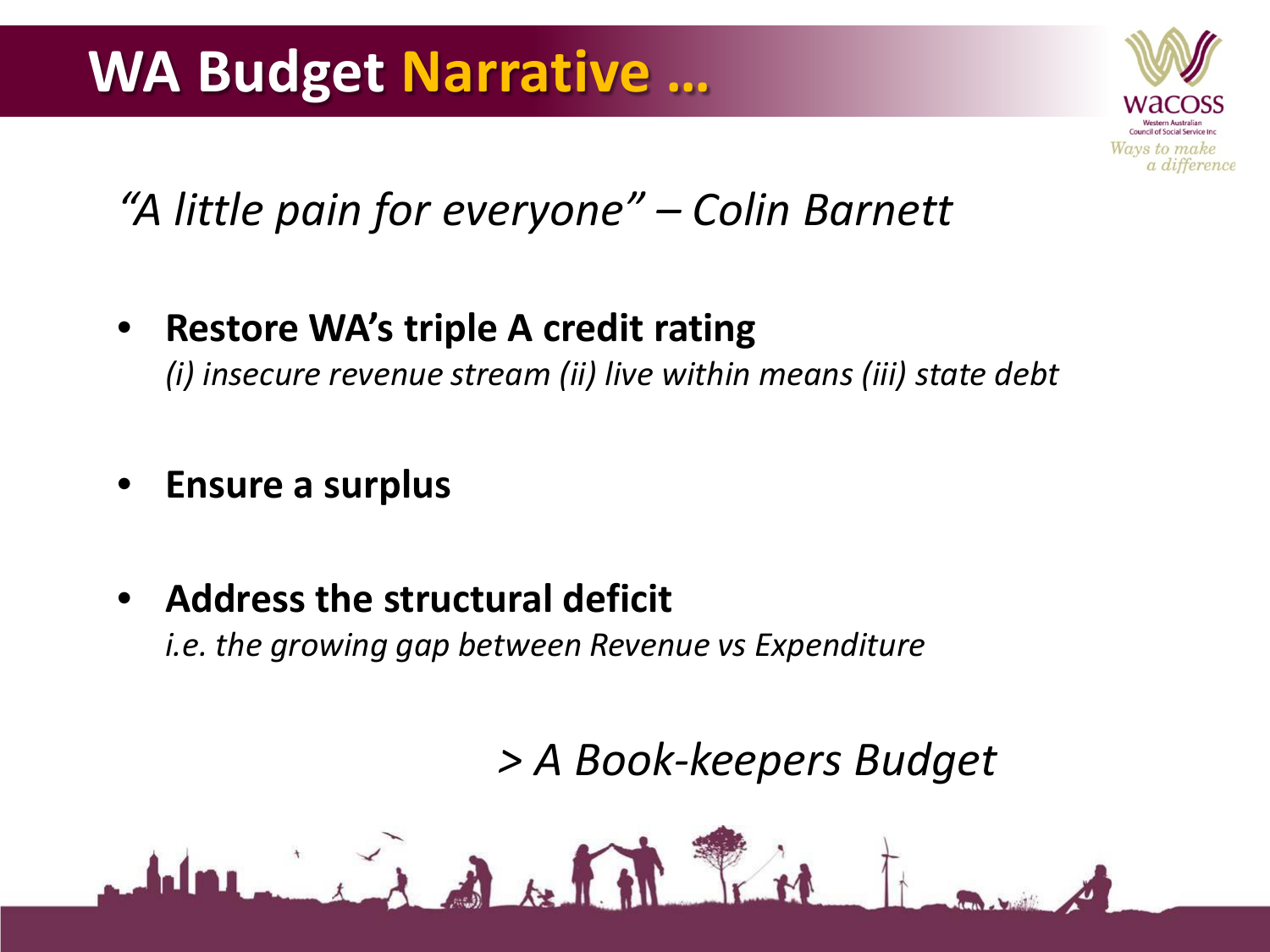### **WA Budget Narrative: Achieved?**



*"A little pain for everyone?" … or low-income households really hurting?*

#### • **Restore WA's triple A credit rating?**

*(i) revenue still volatile – not diversified, relying on GST changes.. (ii) reduced expenditure, but still growing.. (iii) state debt to be addressed by asset sales..*

#### • **Ensure a surplus**

*"wafer thin" – plus note revenue volatility..*

#### • **Address the structural deficit**

*More needed to resolve structural deficit in out years Growth areas, esp. health and education..*

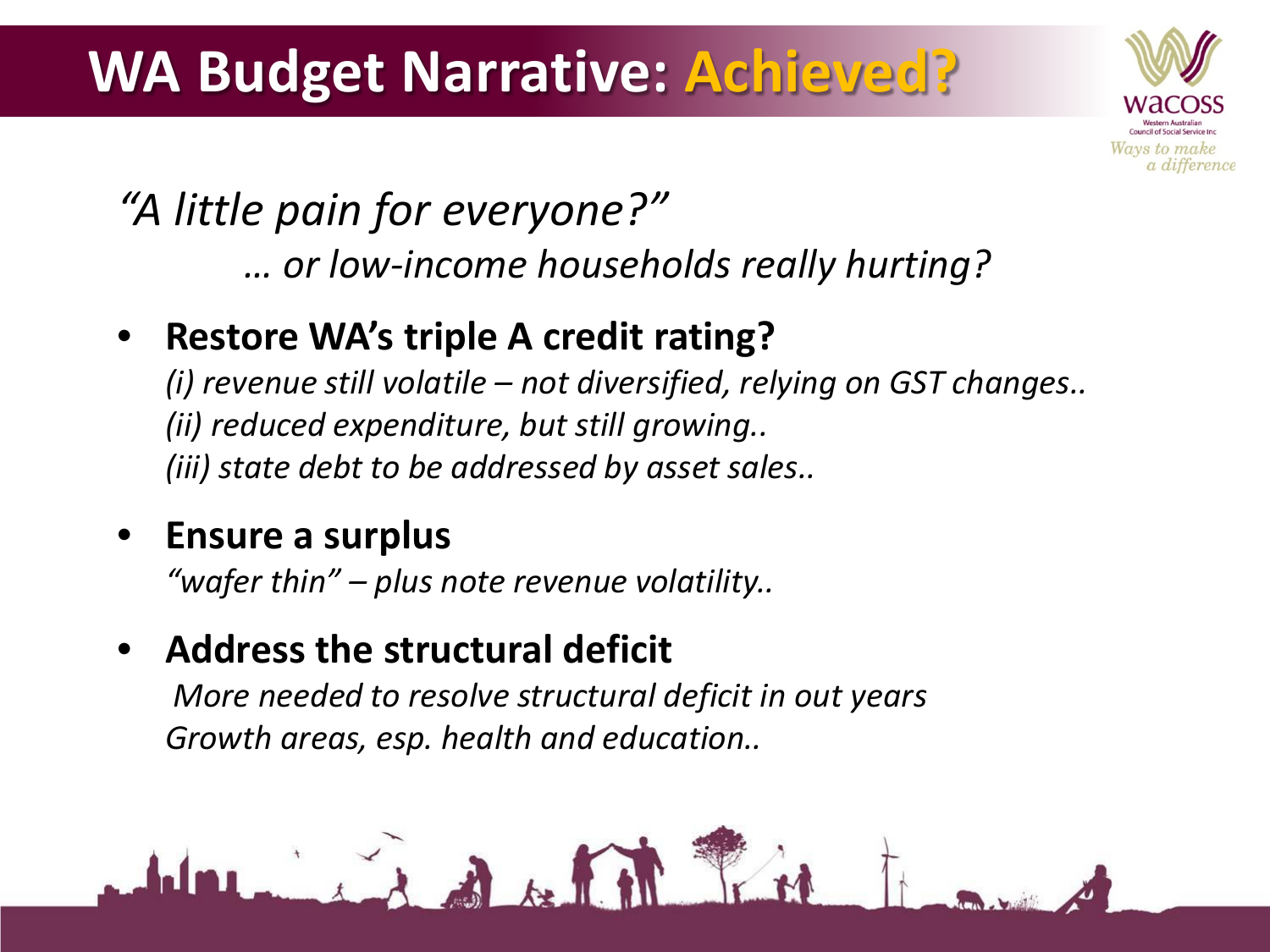### **WA Budget Overview**



- **Surplus: \$175m in 2014-15, \$5m in 2015-16**
- **Revenue: \$28.68b in 2014-15 (+2.6%)**
- **Expenditure: \$28.5b in 2014-15 (+2.6%)**
- **State Debt: \$24.9b in 2014-15, \$29.4 in 2017-18**
- **Asset investment program: \$6.73b in 2014-15**

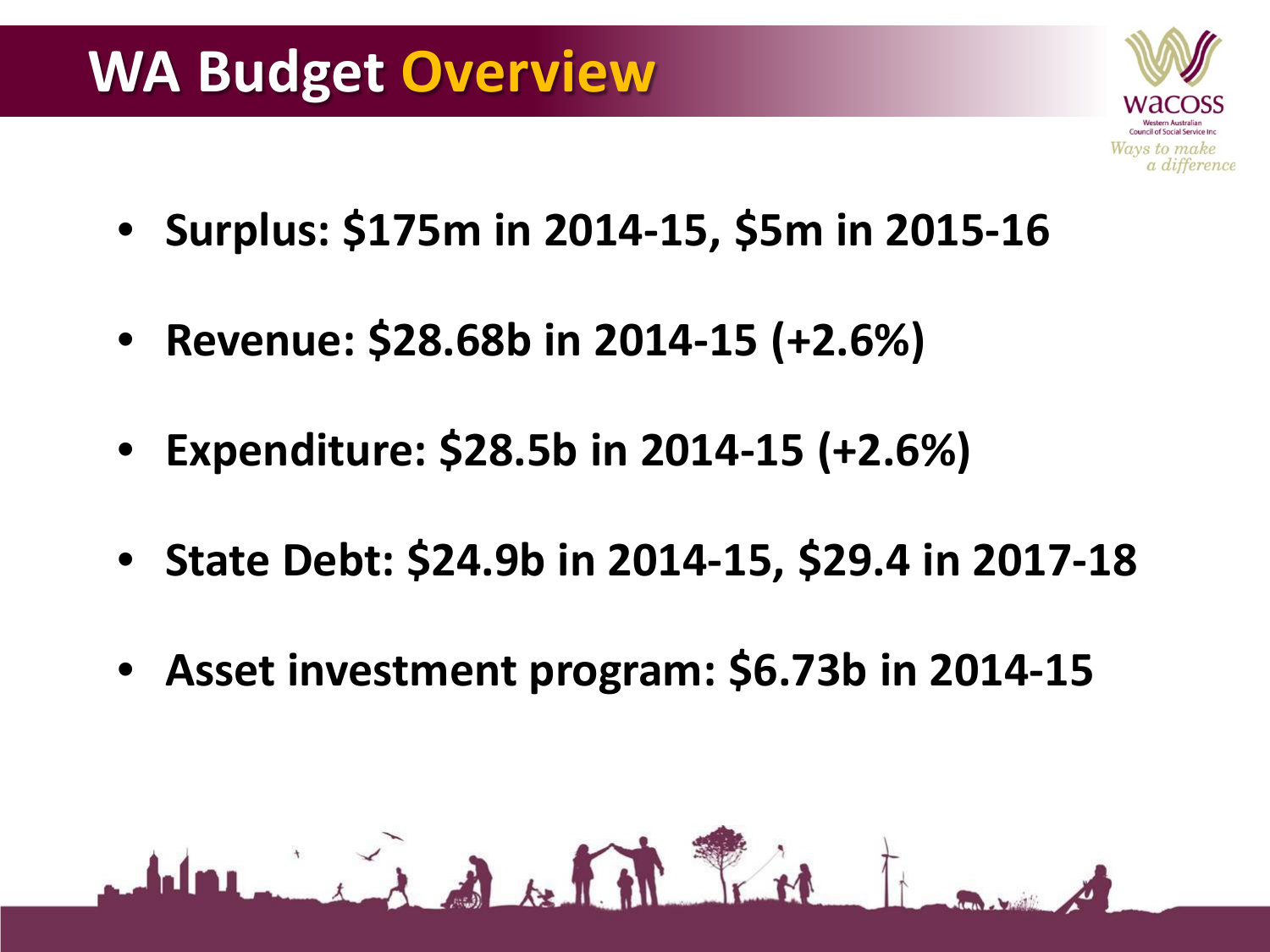## **WA Budget Narrative: Our Priorities**



#### **Themes:**

- **Prevention & early intervention**  *… vs more \$ crisis services*
- **Prioritise those with greatest need**
- **Need for strategic frameworks**
- **Where are budget drivers for reforms?** *partnership, service integration, outcome based approaches, personcentred services, service-user empowerment …?*
- **New service growth in Public** *vs* **Community sector?**

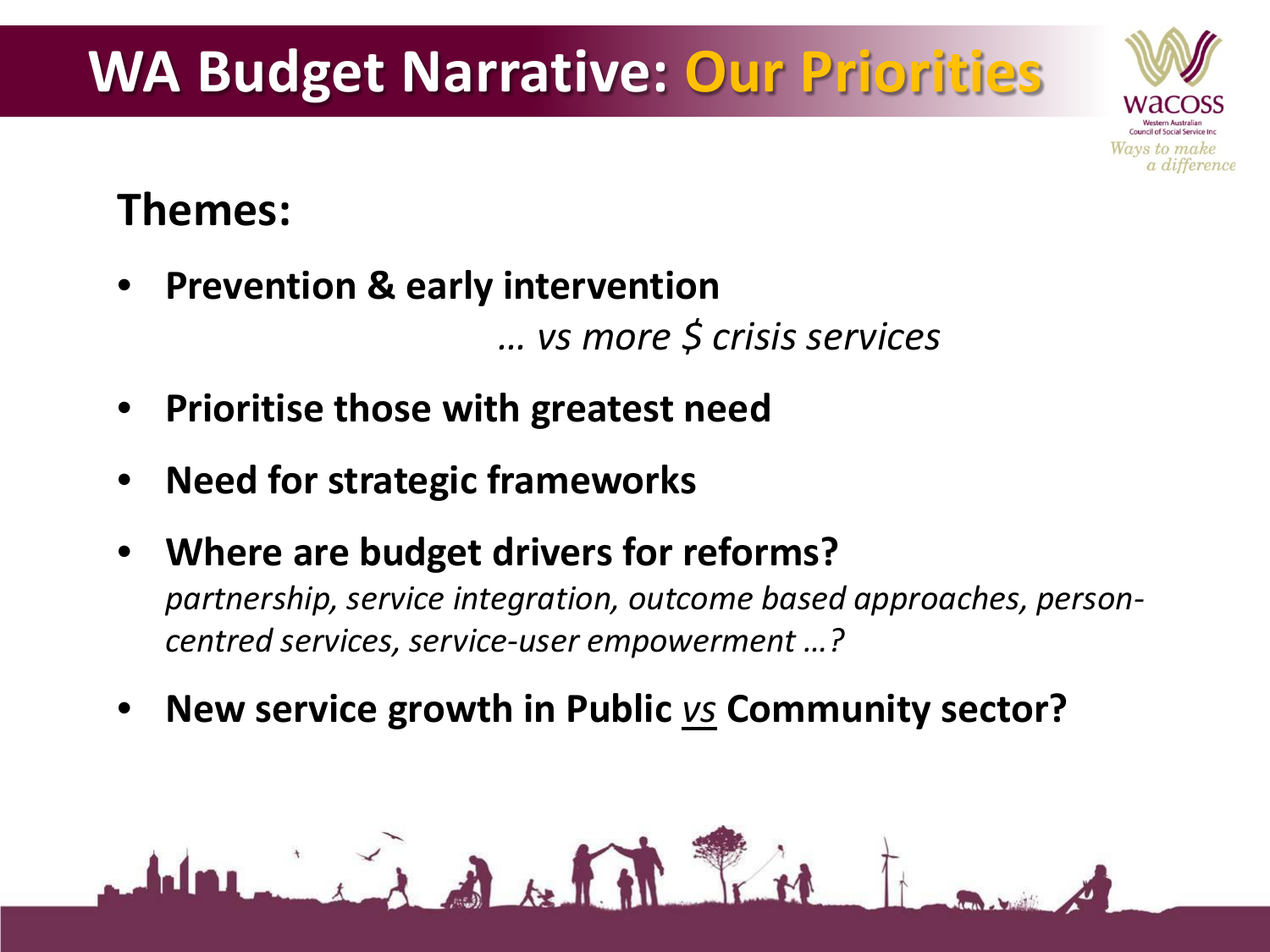

WA Budget 2014-15, Budget Paper 3, Figure 1, page 8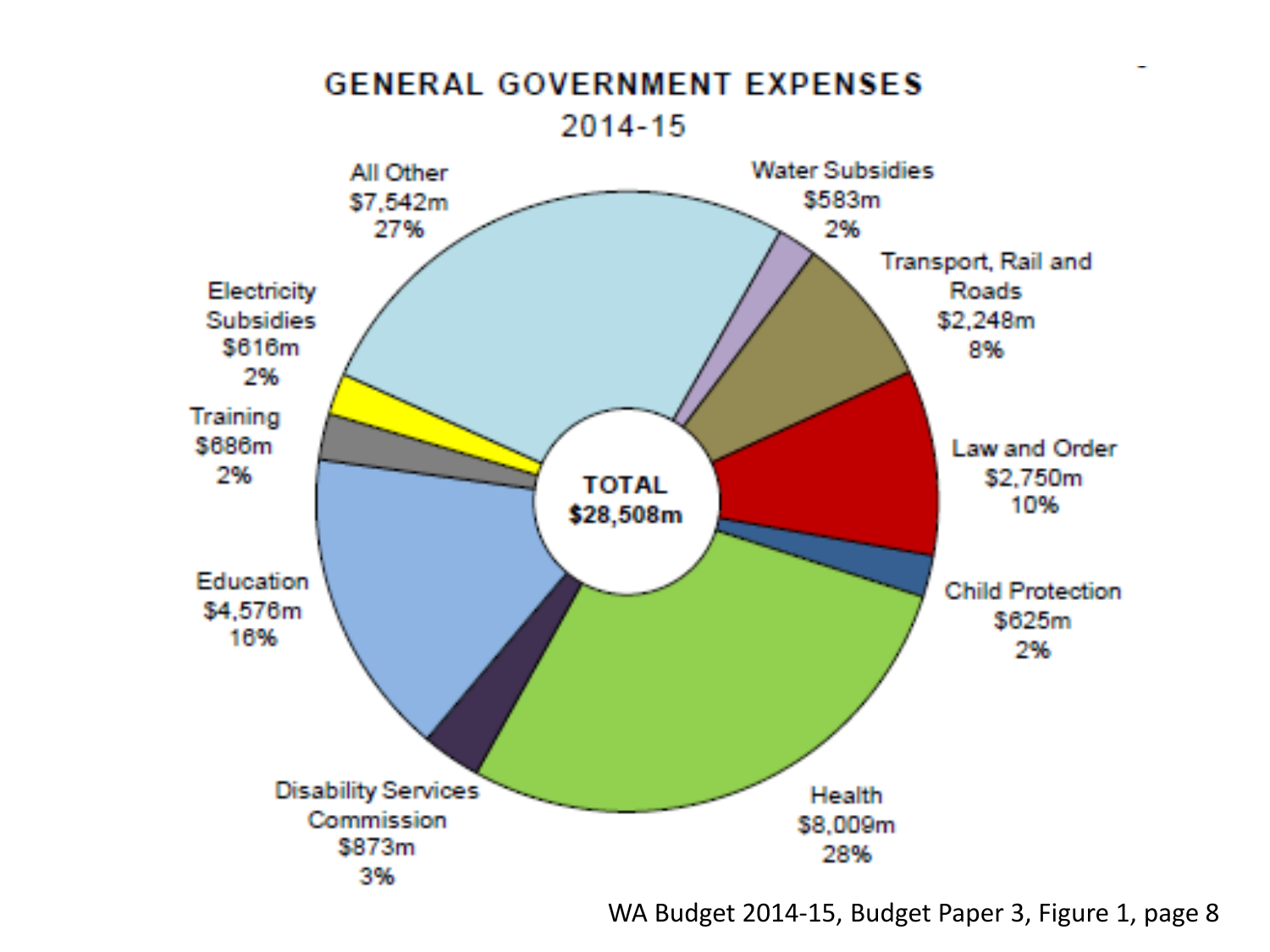

WA Budget 2014-15, Budget Paper 3, Figure 2, page 9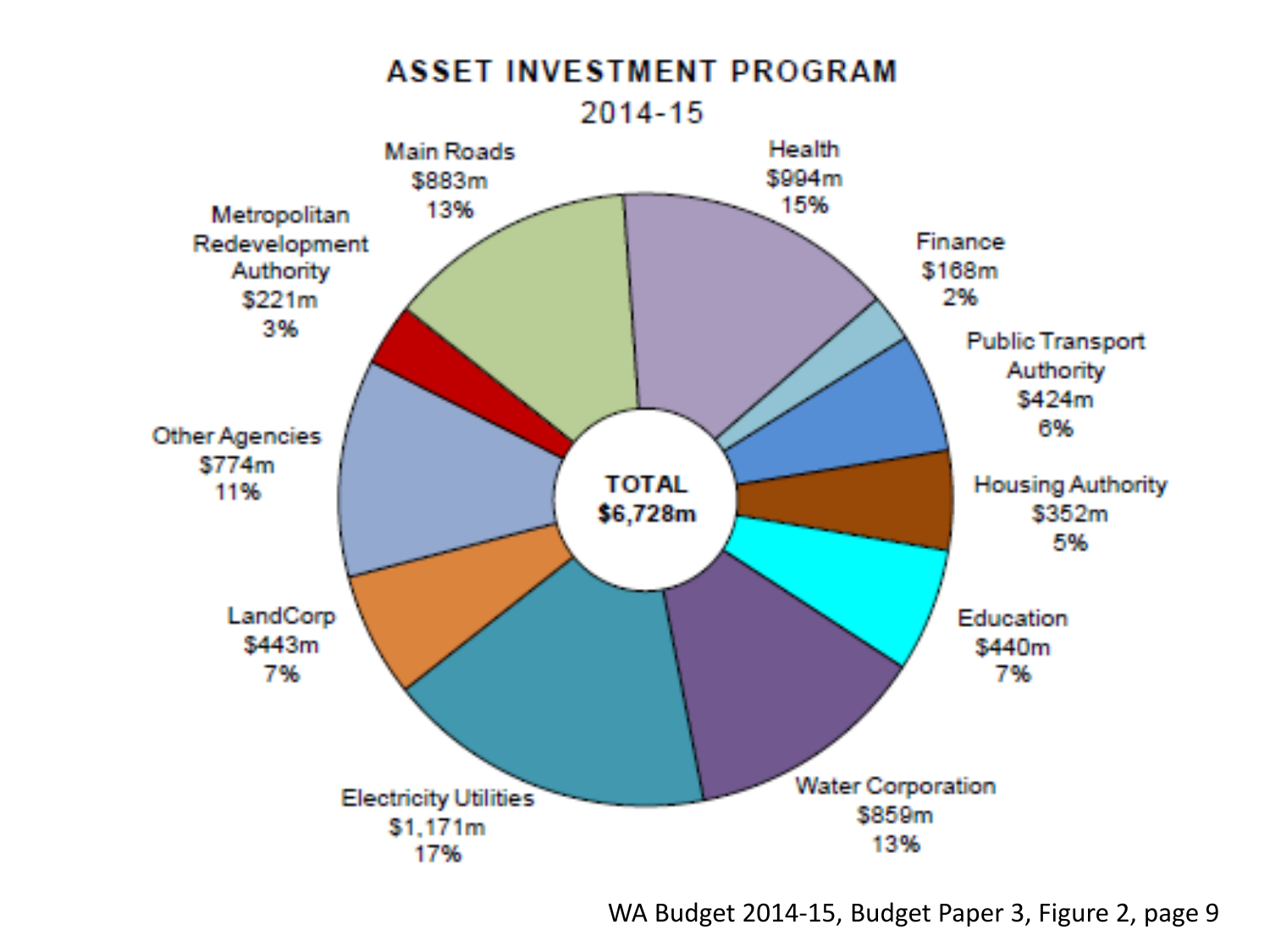

**ECONOMIC GROWTH** Gross State Product, Western Australia

#### CHINESE REAL GROSS DOMESTIC PRODUCT Annual Change

Source: IMF and Department of Treasury.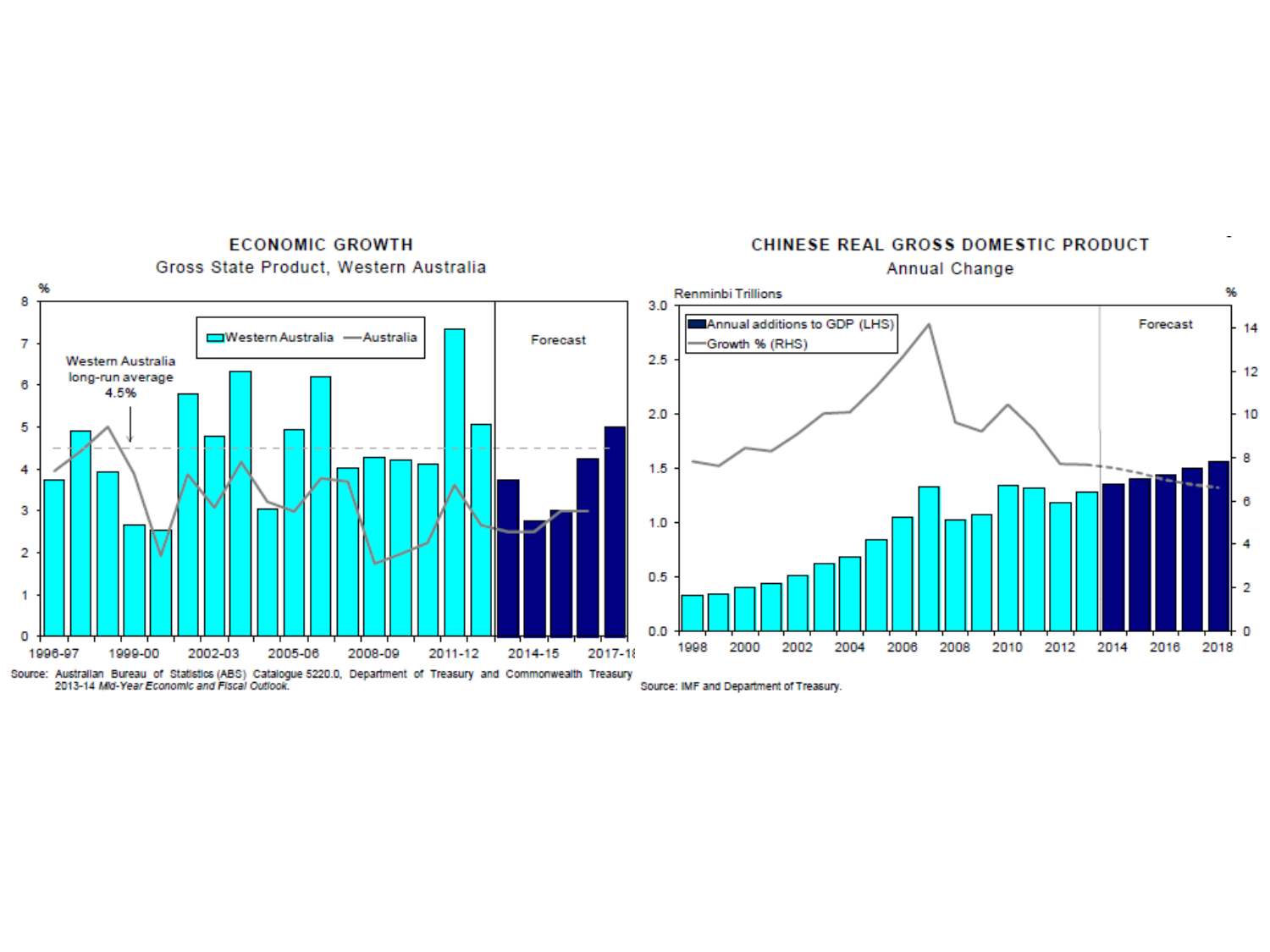

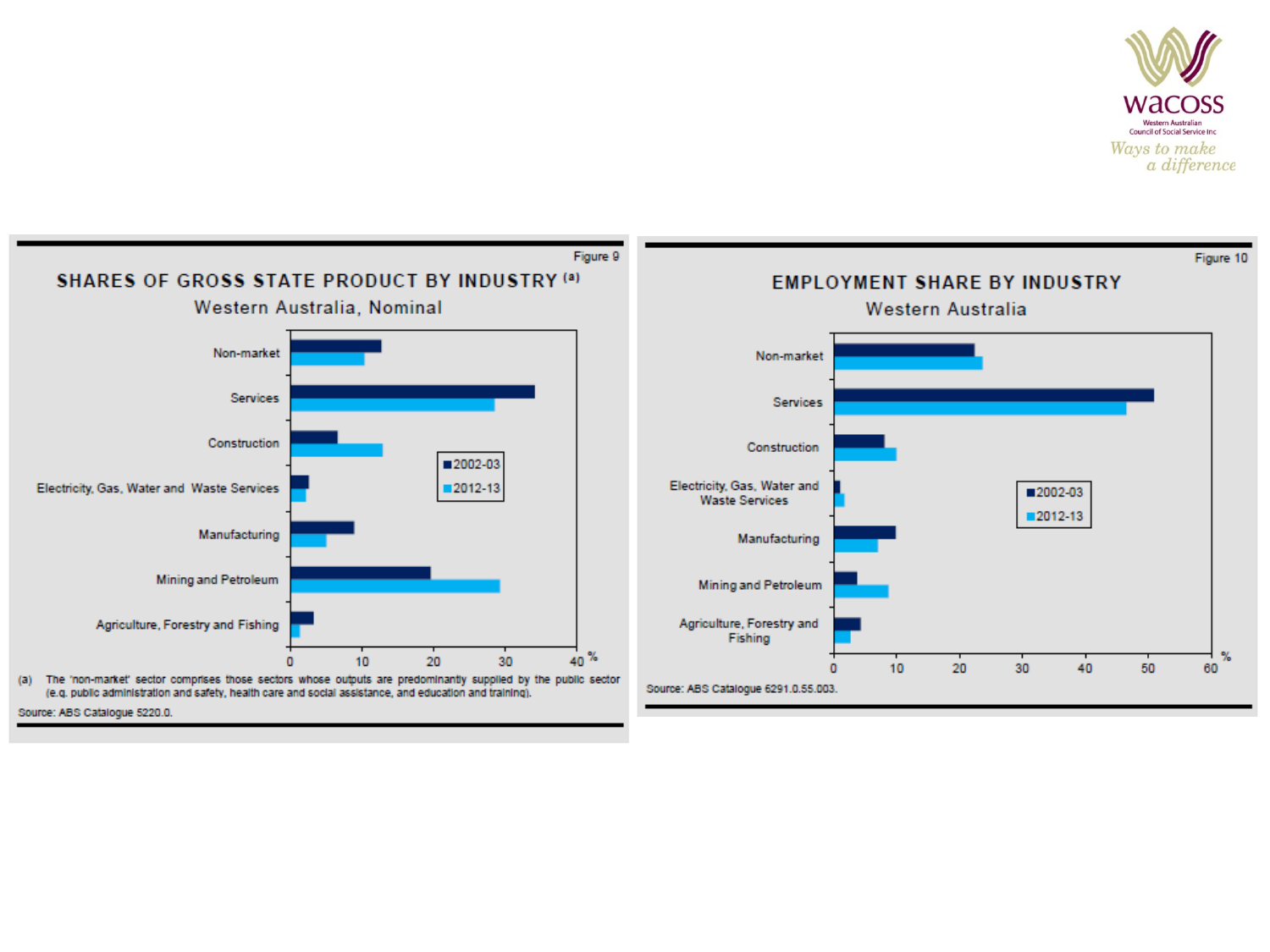#### **UNEMPLOYMENT RATE**

#### Western Australia, Annual Average Rate



Source: ABS Catalogue 6202.0, Department of Treasury and Commonwealth Treasury 2013-14 Mid-year Economic and Fiscal Outlook.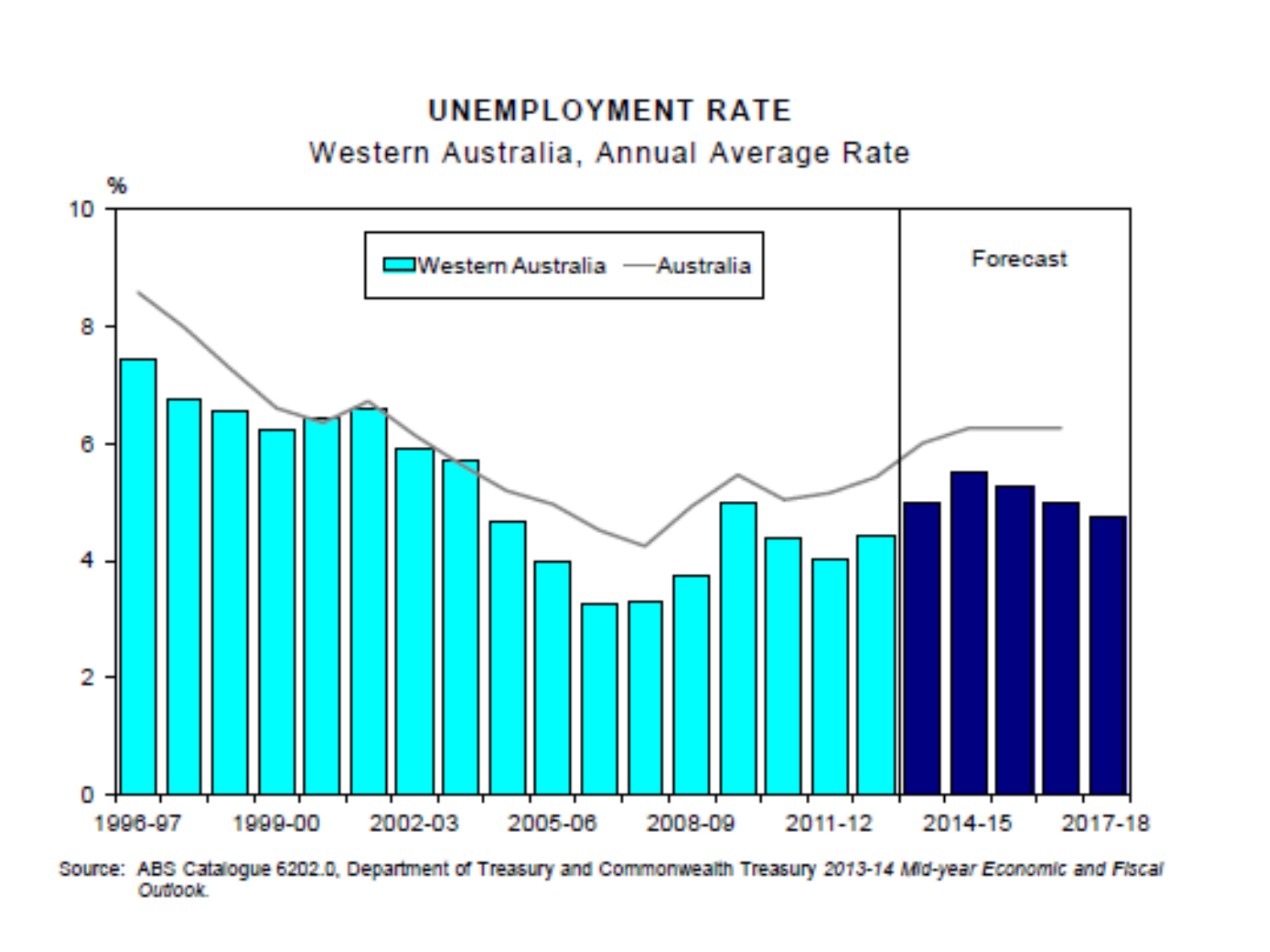

#### **KEY ISSUES:**

- **Cost of Living**
- **Social Services**
- **Housing**
- **Service Sustainability**

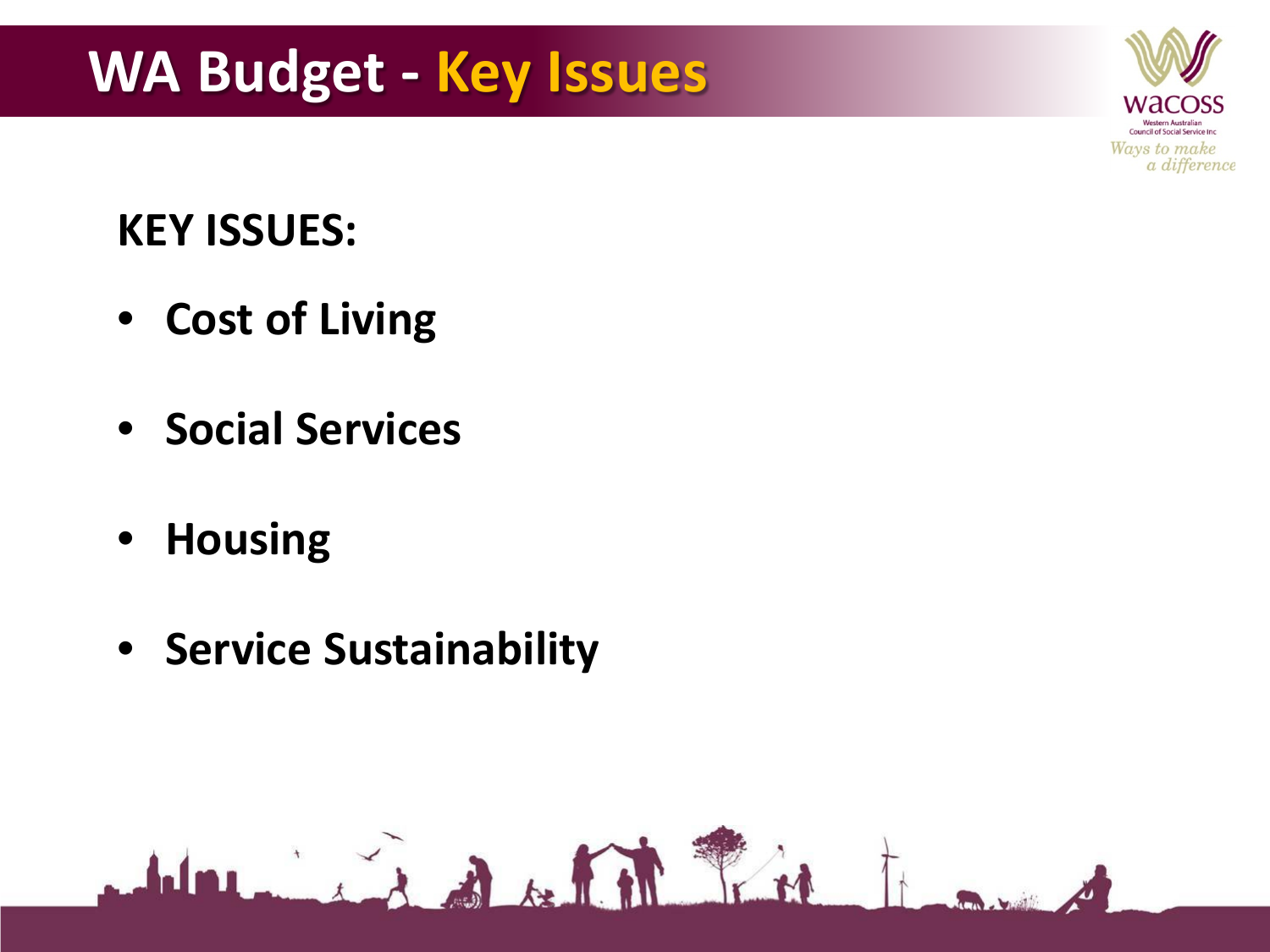

#### **Household Fees and Charges**

|                                         | <b>Increase</b>  | <b>Average</b><br>household<br>annual cost |
|-----------------------------------------|------------------|--------------------------------------------|
| Electricity                             | 4.5%             | \$62.88                                    |
| <b>Water</b>                            | 6%               | \$84.41                                    |
| Transport                               | 4%               | \$91.00                                    |
| Motor vehicle registration              | 3%               | \$9.08                                     |
| Total                                   | 6.6%             | \$324.00                                   |
| Public housing rent                     | $$12/week$ (avg) | \$624                                      |
| <b>Total for Public Housing tenants</b> |                  | <b>\$948</b>                               |

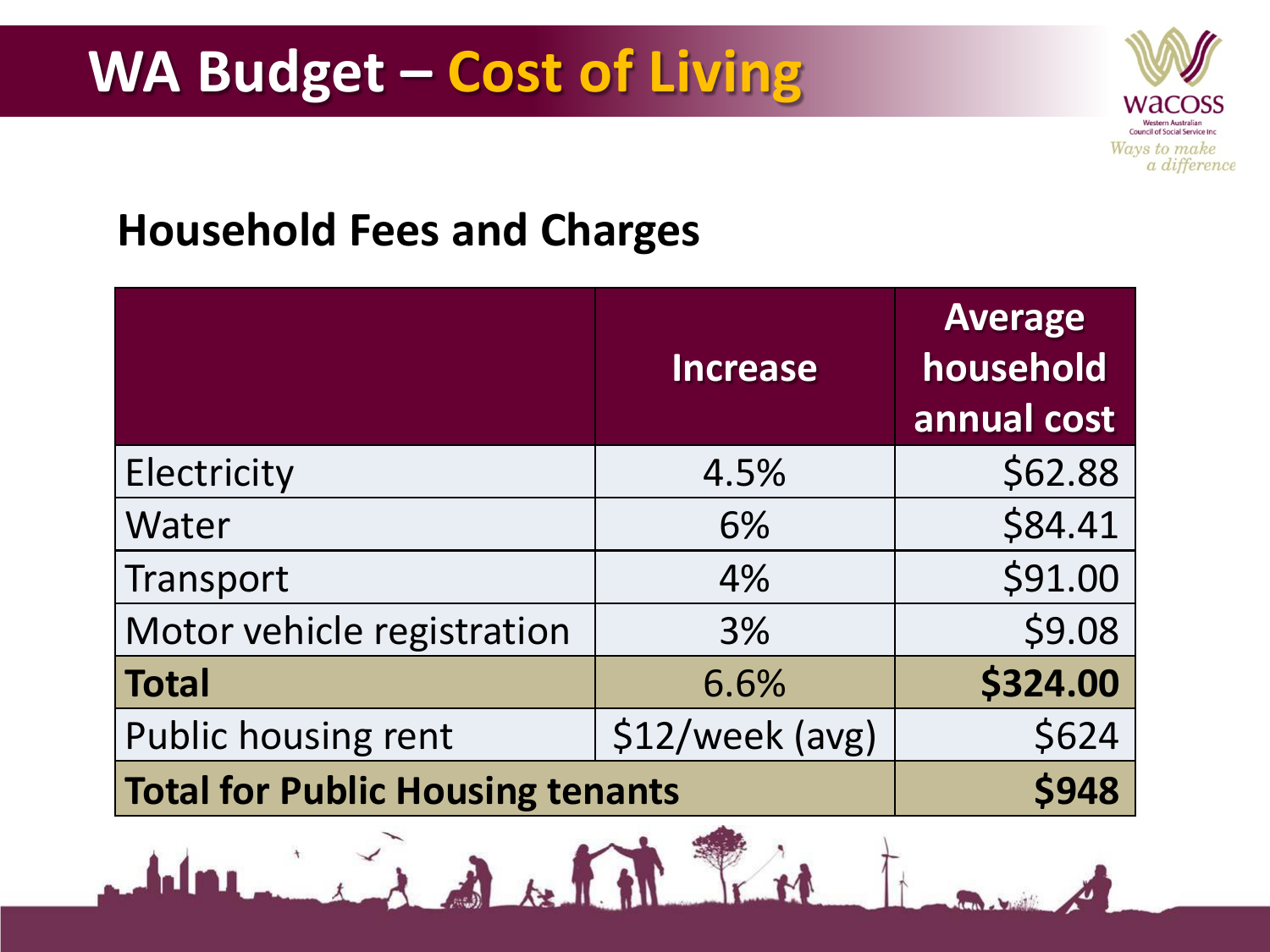### **WA Budget – Cost of Living**



• **CPI increase = 2.5%** *Broken promise on fees & tariffs?*

Water 6% Electricity 4.5% Transport 4%

"A little bit tougher for everyone?" *- Impacts most on low income households*

• **Public Housing Rent increase**

*On average \$12 per week (\$624 per year)*

 $\mathbf{A}$   $\mathbf{A}$ 

*Most tenants on income support – no real increase in income for over a decade (extra \$948/yr costs)*

• **No funding for consumer advocacy & research**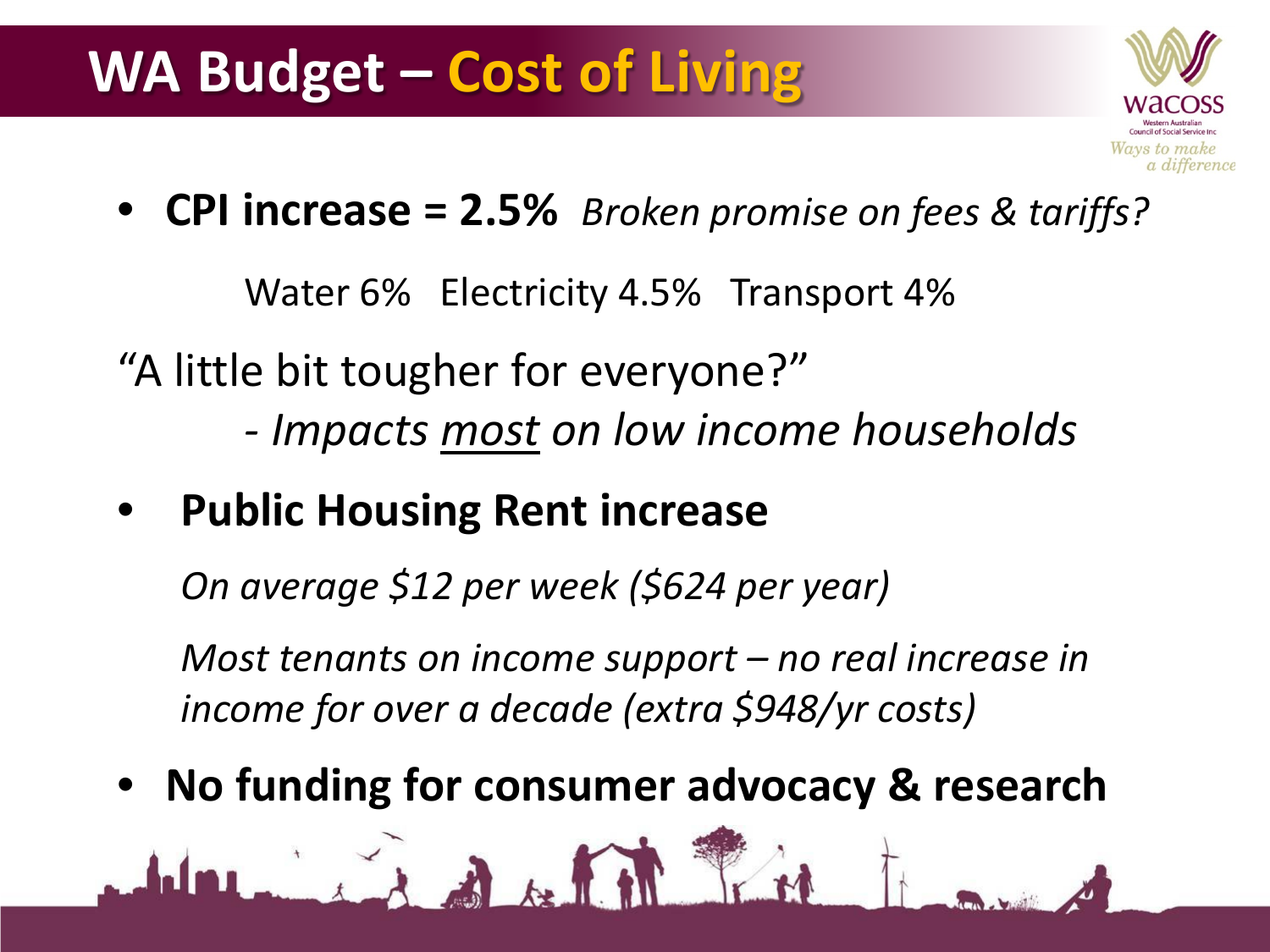### **WA Budget – Diverging Incomes**



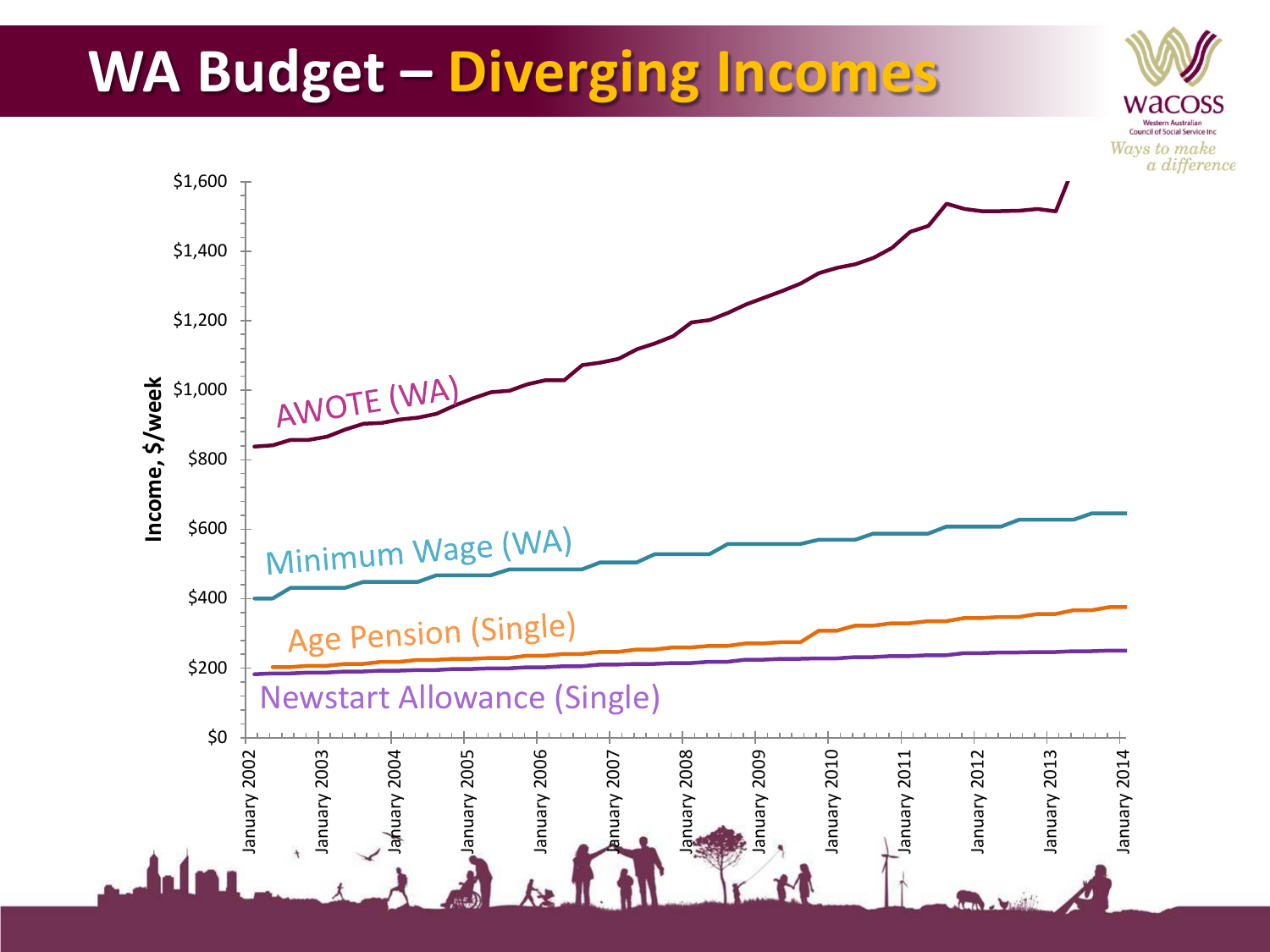### **WA Budget – Cost of Living …**



• **Concessions increase?**

*4.5% & 6% tariffs = \$147 … 4.5% CoLA = \$9* 

• **HUGS changes**

*Restrict financial counselling to 20% - rationale? Lack of data, analysis, independent review..*

#### • **Concessions review**

*Announced … but no details. How to engage? Focus on rationalisation?* Principles – adequate, appropriate, accessible

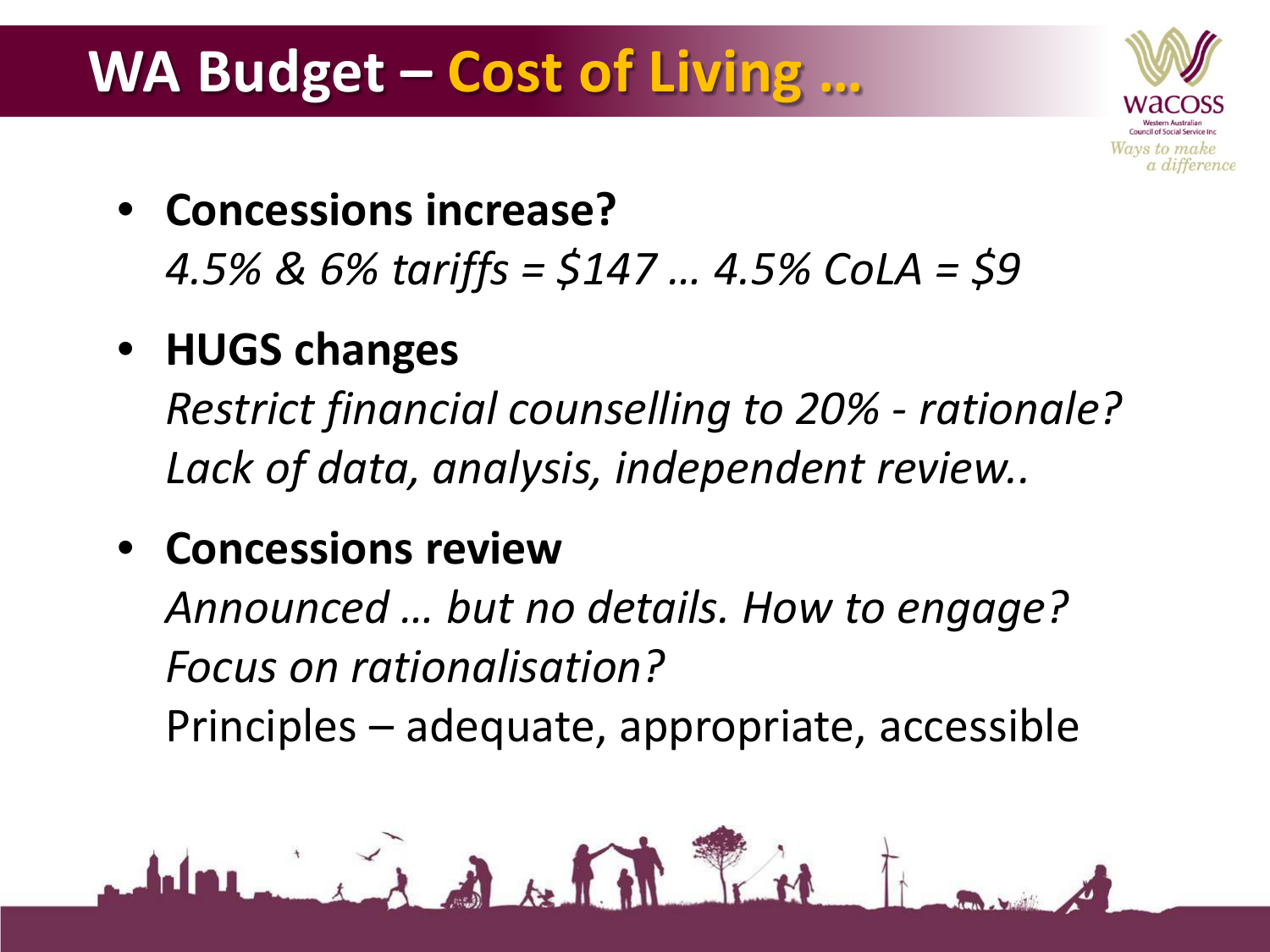### **Federal Budget – Cost of Living …**

 $\mathbf{A}$  of  $\mathbf{A}$ 



*Federal Budget adds additional cost pressures for people on low and fixed incomes already struggling to make ends meet.*

- **\$7 Medicare co-payment**
- **\$5 PBS medicines**
- **Reduce indexation for sole parents** from 1/7/14; **Reduce indexation for pensioners** from 1/9/17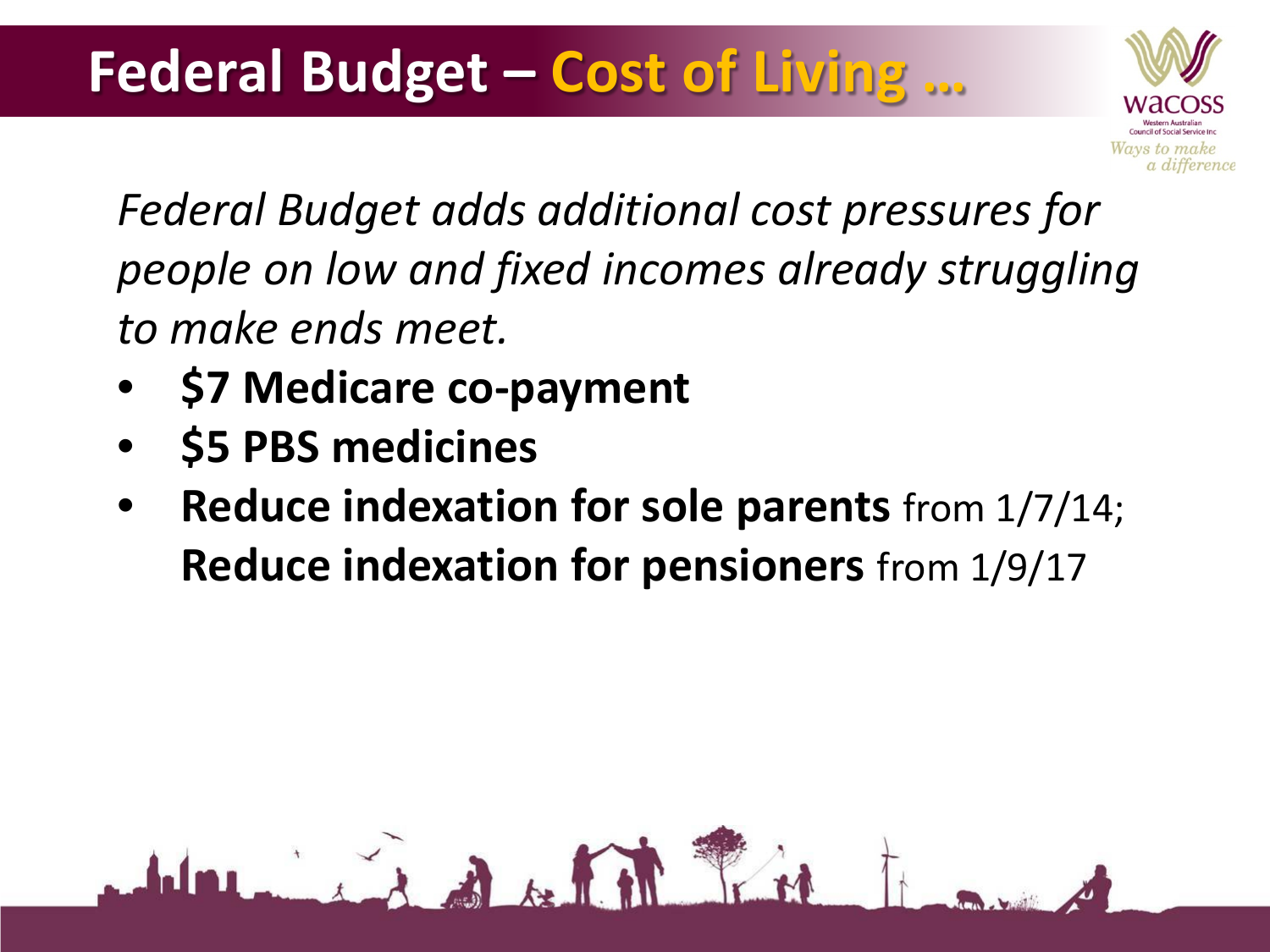### **WA Budget – Social Services**



- **Child Protection & Family Support** *+\$90m/4yrs – to meet growth in kids in care 58 child protection staff– in public service, not CS*
- **Disability Services Commission**  *+\$80m/4yrs - \$58m/2yrs NDIS trial sites*

*'in principle' - no fault motor vehicle insurance*

• **Mental Health Commission** *(& AOD) +\$154m/5yrs – growth in hospital based services +\$29m/3yrs specialist Aboriginal MH services +\$5.2m/4yrs AOD facility north metro*

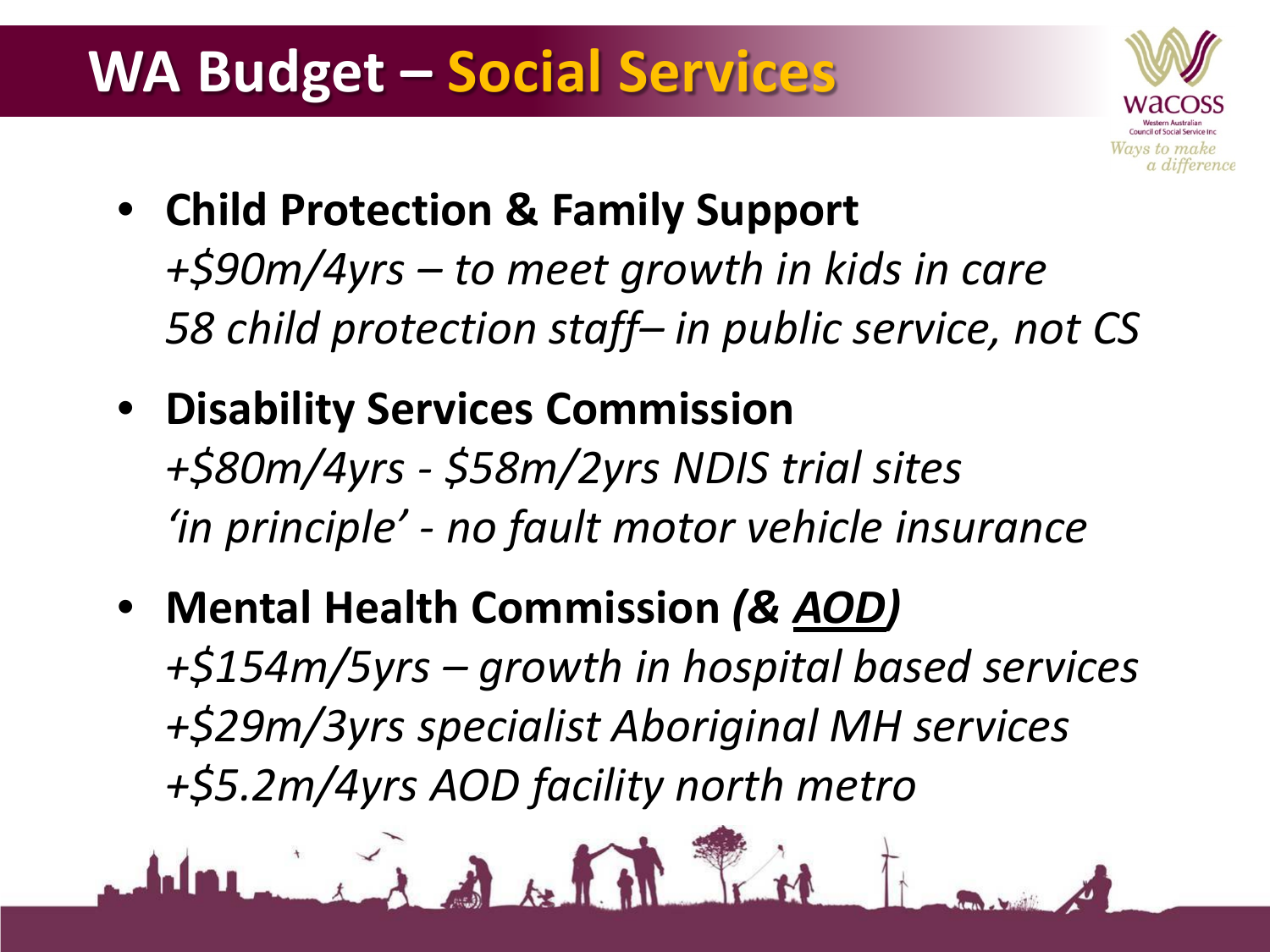

#### **Other Issues:**

- **CARE Schools** (Curriculum and Re-Engagement) *+\$3m / 3 yrs, shared across all – new & existing*
- **Child Health Nurses -** *no explanation about the remaining \$40 million in this year's Budget*
- **DLGC –** *significant cut to grant funding*

THE

- **EOC** *budget significantly reduced*
- **CCYP –** *no reference to Review; budget maintained*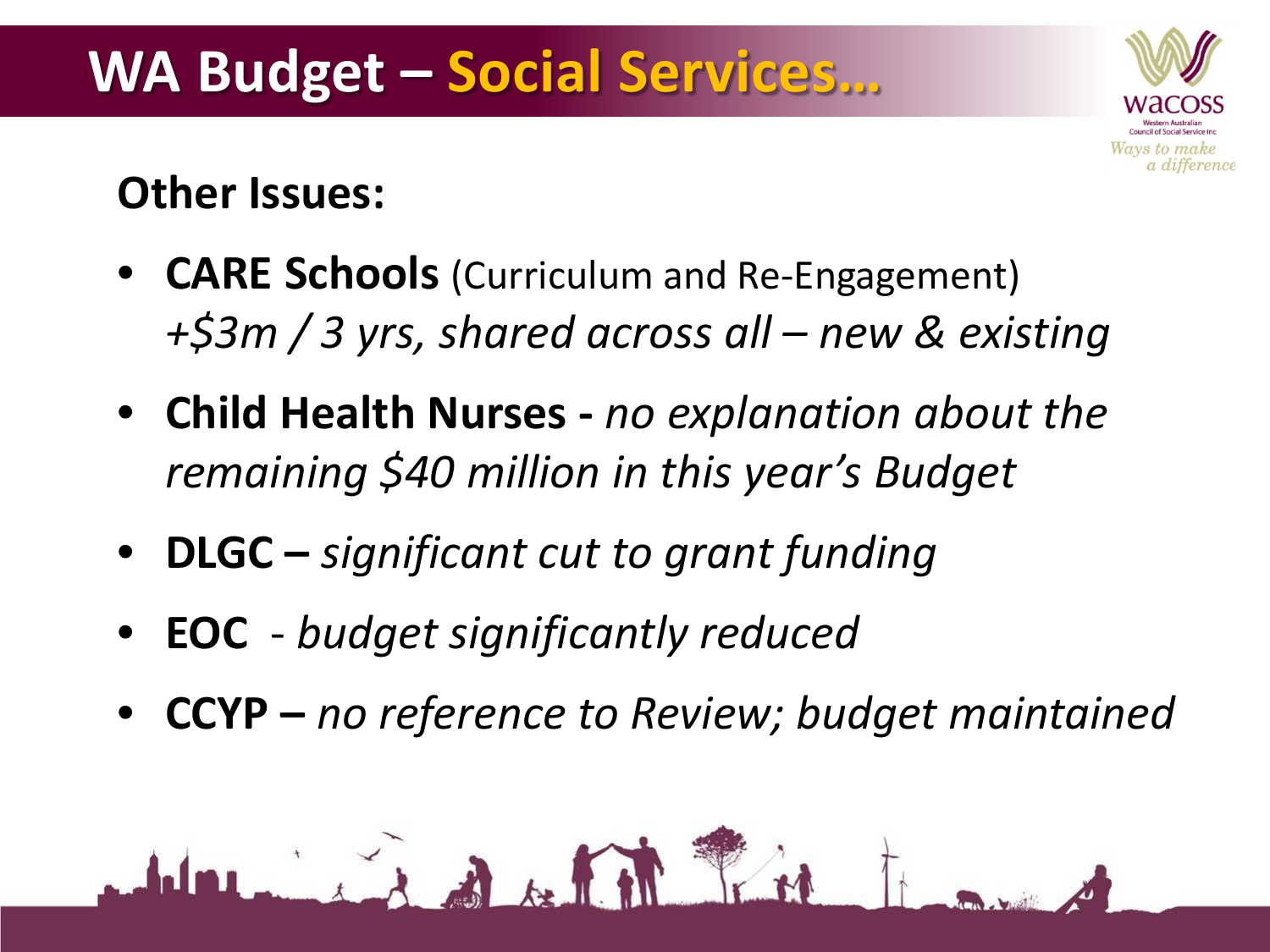

### **WA Budget – Social Services…**

#### **Other Issues:**

- **Mental Health Court** *\$637k in 2014-15, then review*
- **Suicide Prevention Strategy** *\$3m in 2014-15, then review*
- **Youth at Risk - DCS**

*\$2m innovative diversion & wrap around services \$800k - office establishment & refurbishment*

• **Prison Expansions**

*Eastern Goldfields 250 beds, Acacia 387 beds..*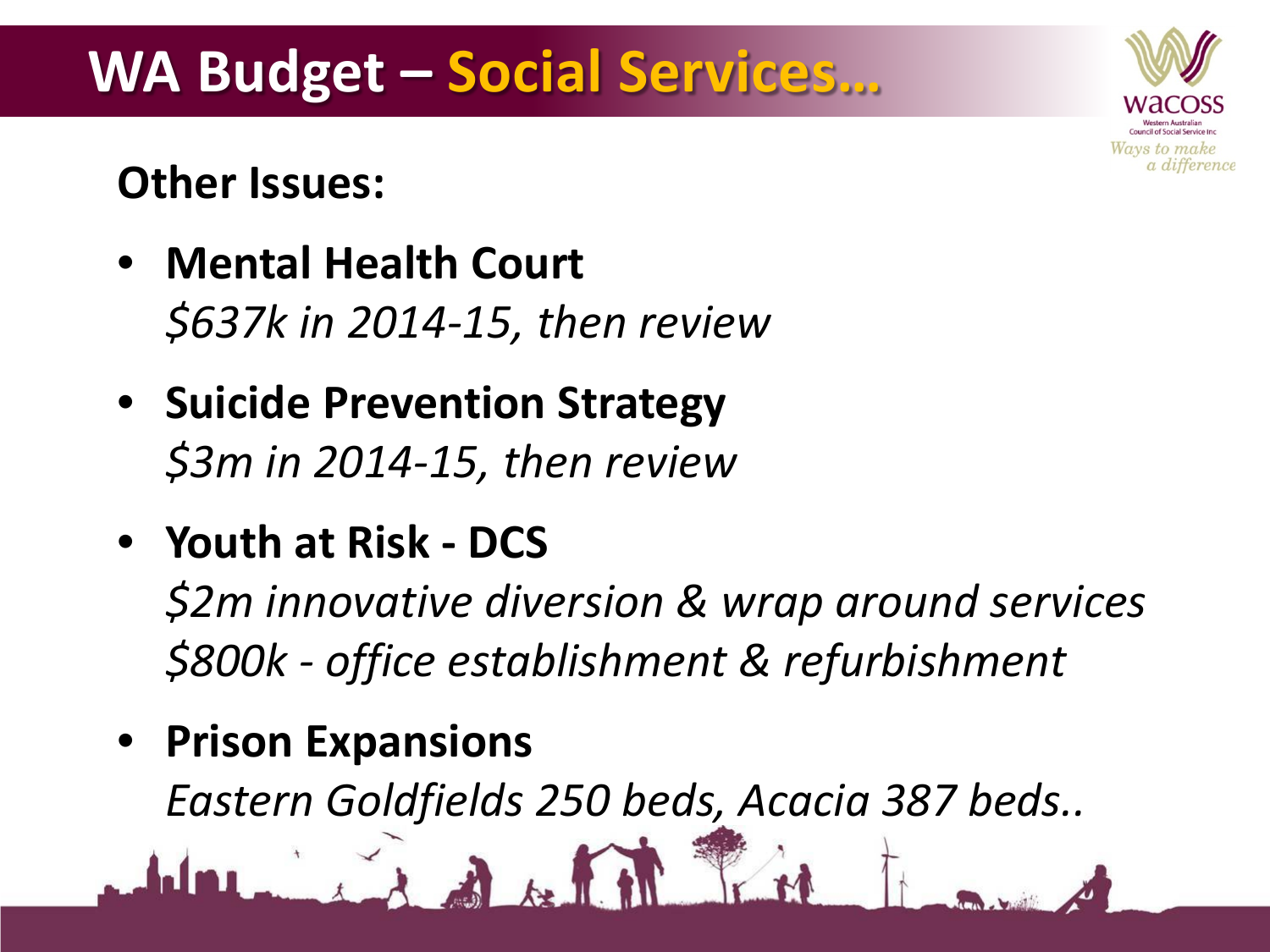### **Housing – The Context**

#### **Number One Priority**

*Housing and Homelessness has been our number one PBS priority and remains the most pressing concern in our community consultations.* Ways to make a difference

#### **Market Failure**

*… to deliver affordable properties for those on lower incomes. Limits housing options for those needing affordable rental, transitioning out of social housing or crisis accommodation … further increases pressure on public housing and the prevalence of homelessness.*

*But … no major new expenditure, initiatives or strategy for housing in WA Budget*

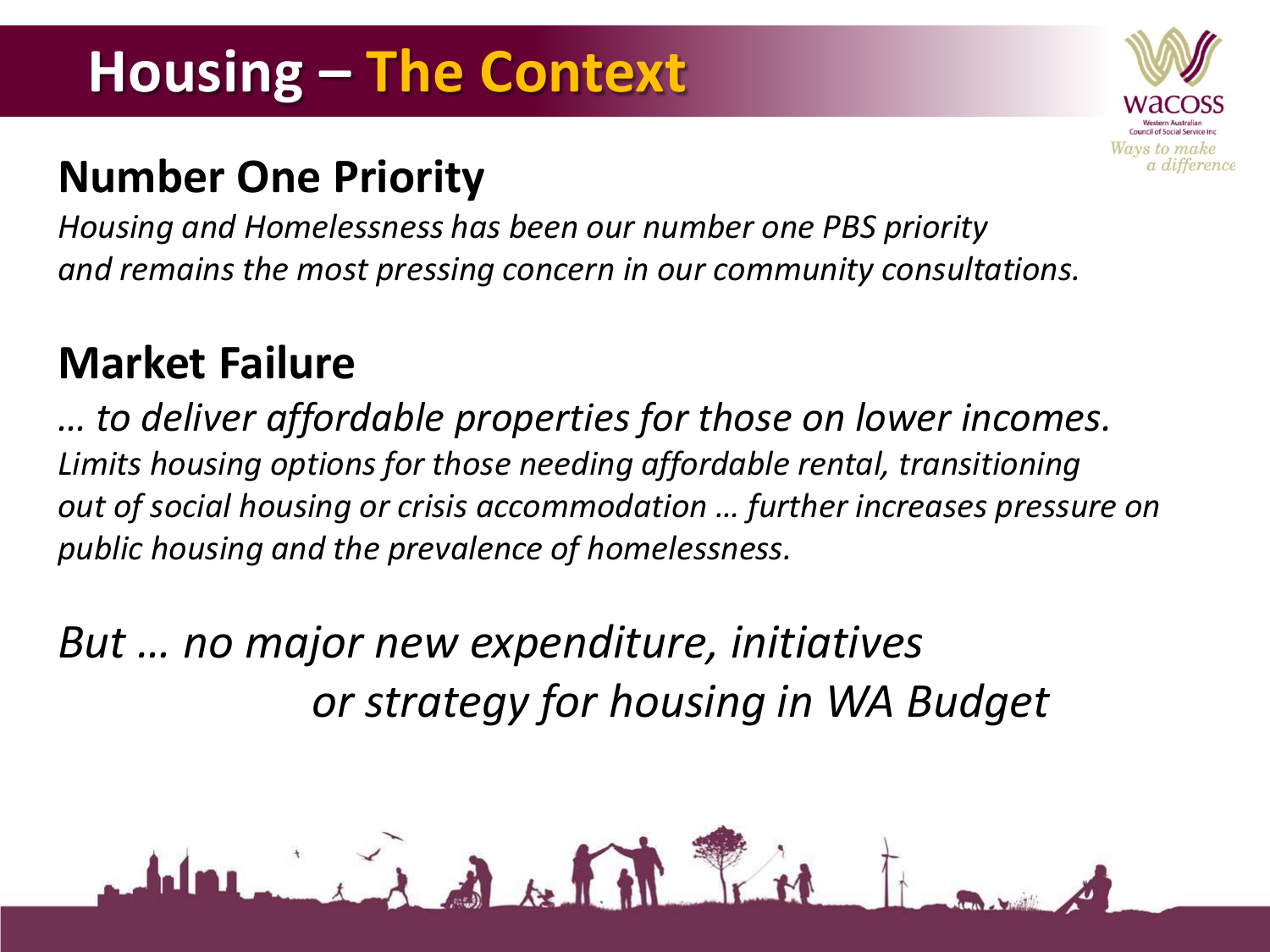### **Housing Construction** *vs.* **Population**





Source: Housing Industry Association, Weekly Trends.

Source: ABS Catalogue 3101.0 and Department of Treasury.

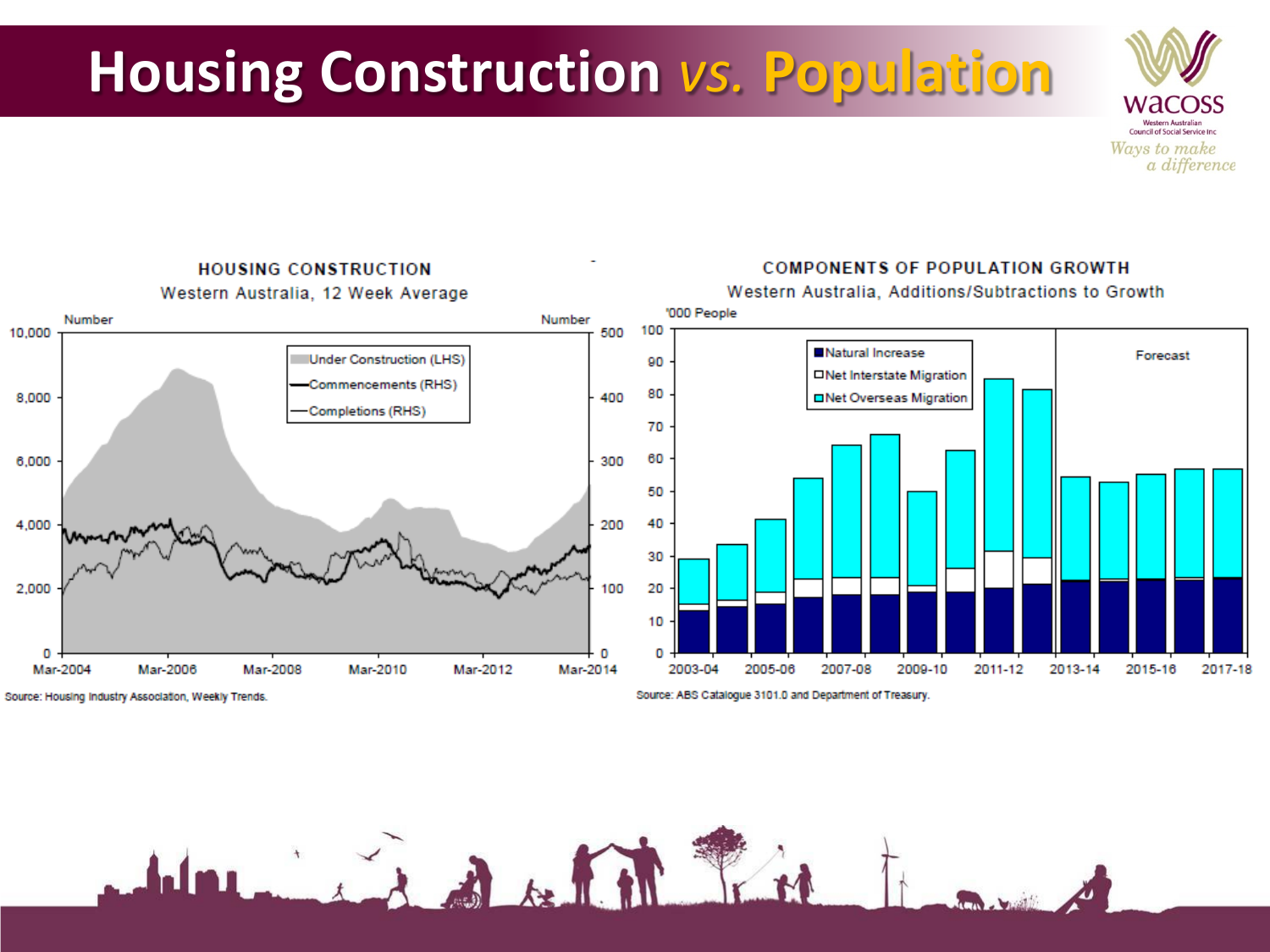

1 del 11 fil

*Source: WACOSS 2013 Cost of Living Report*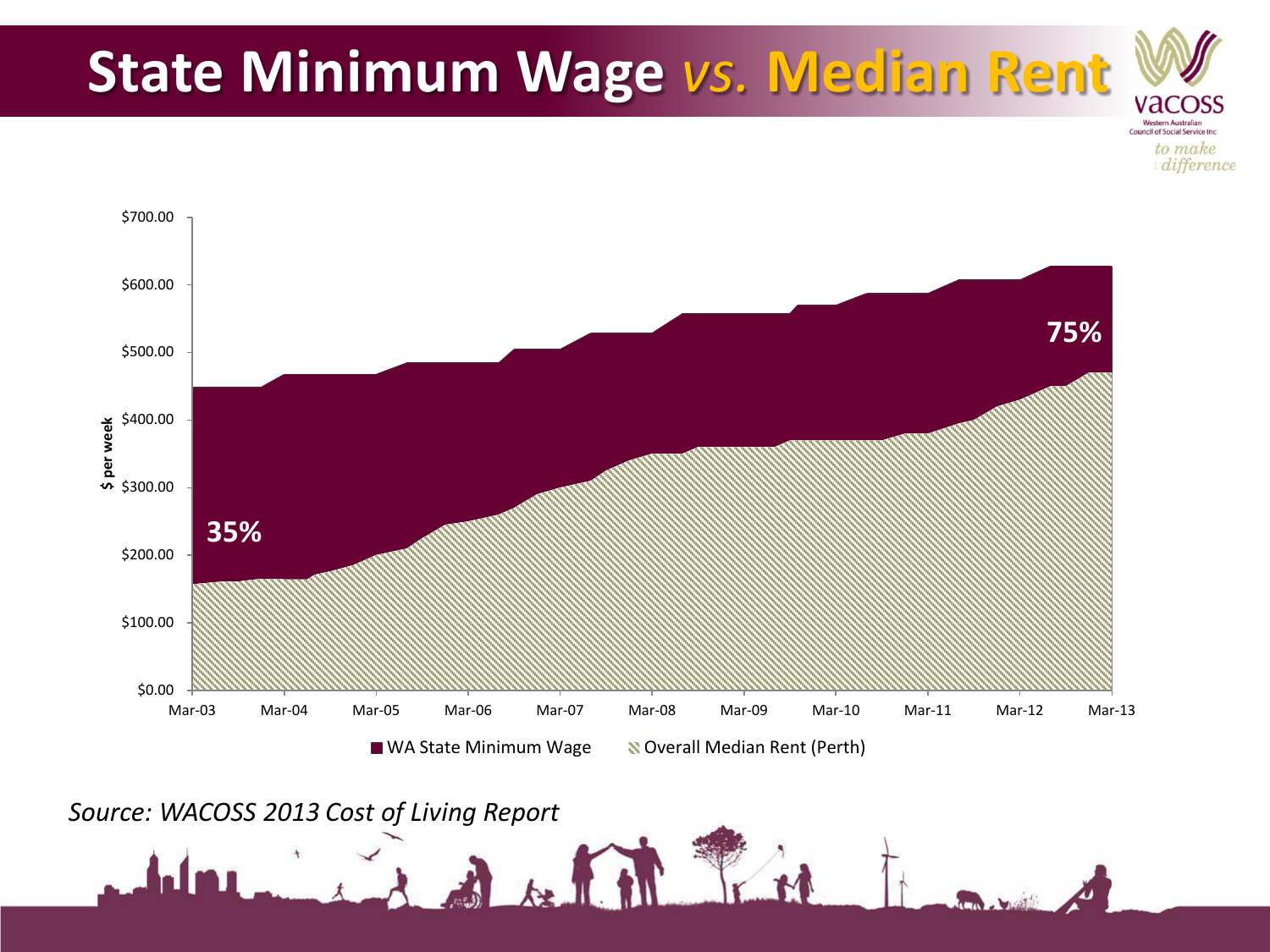### **WA Budget – Housing Investment**

• **\$3.4m Mental Health Commission client housing**

Ways to make a difference

- **\$6.3m for Homeless programs (NPAH & NAHA)**
- **\$15m Remote Area Assistance Program**
- **\$33m W. Kimberley Transitional Housing Program**
- **\$355m /7 yrs RfR Housing for Workers Program …**  *Ongoing program - actually a \$17.6 million reduction.*

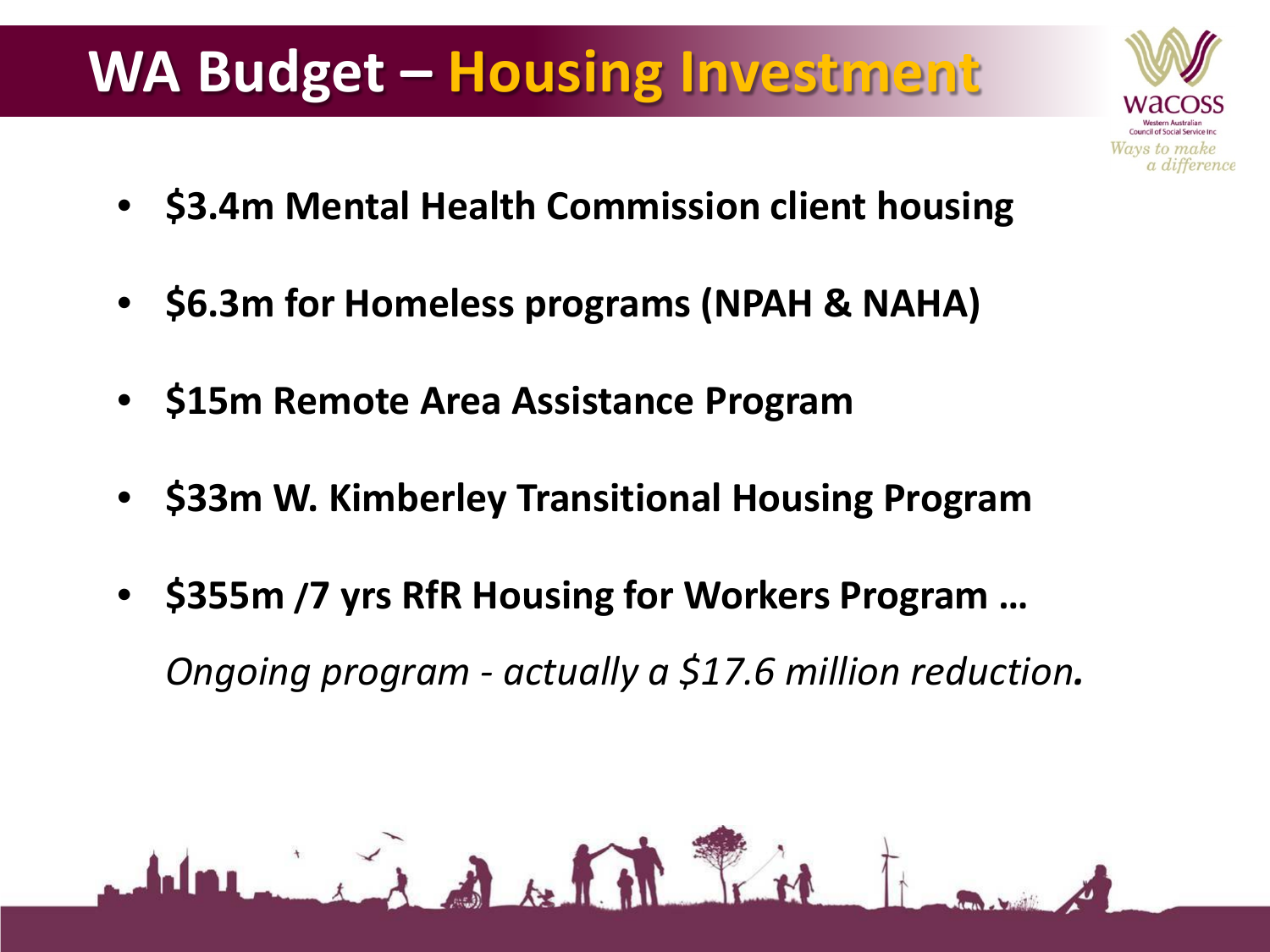### **WA Budget – Housing Issues**



#### **Gap in any new Housing Affordability Initiatives**

*There have been no new significant initiatives in this Budget to address the state's housing affordability crisis*.

#### **Increasing Public Housing Rents**

*Av. \$12/wk (\$624/yr) increase for FTB-B families only (max. 25% income) For these households the Budget impact is around +\$950/year.* 

#### **National Partnership Agreement on Homelessness**

*Although there is has been additional spending of approximately \$6.3million committed to in this budget for the NPAH, there is no funding included in the forward estimates.* 

#### **Stamp Duty Concession Changes**

*A reduction in the transfer duty (stamp duty) exemption threshold for first home buyers of established properties from the current threshold of \$500,000 to \$430,000.*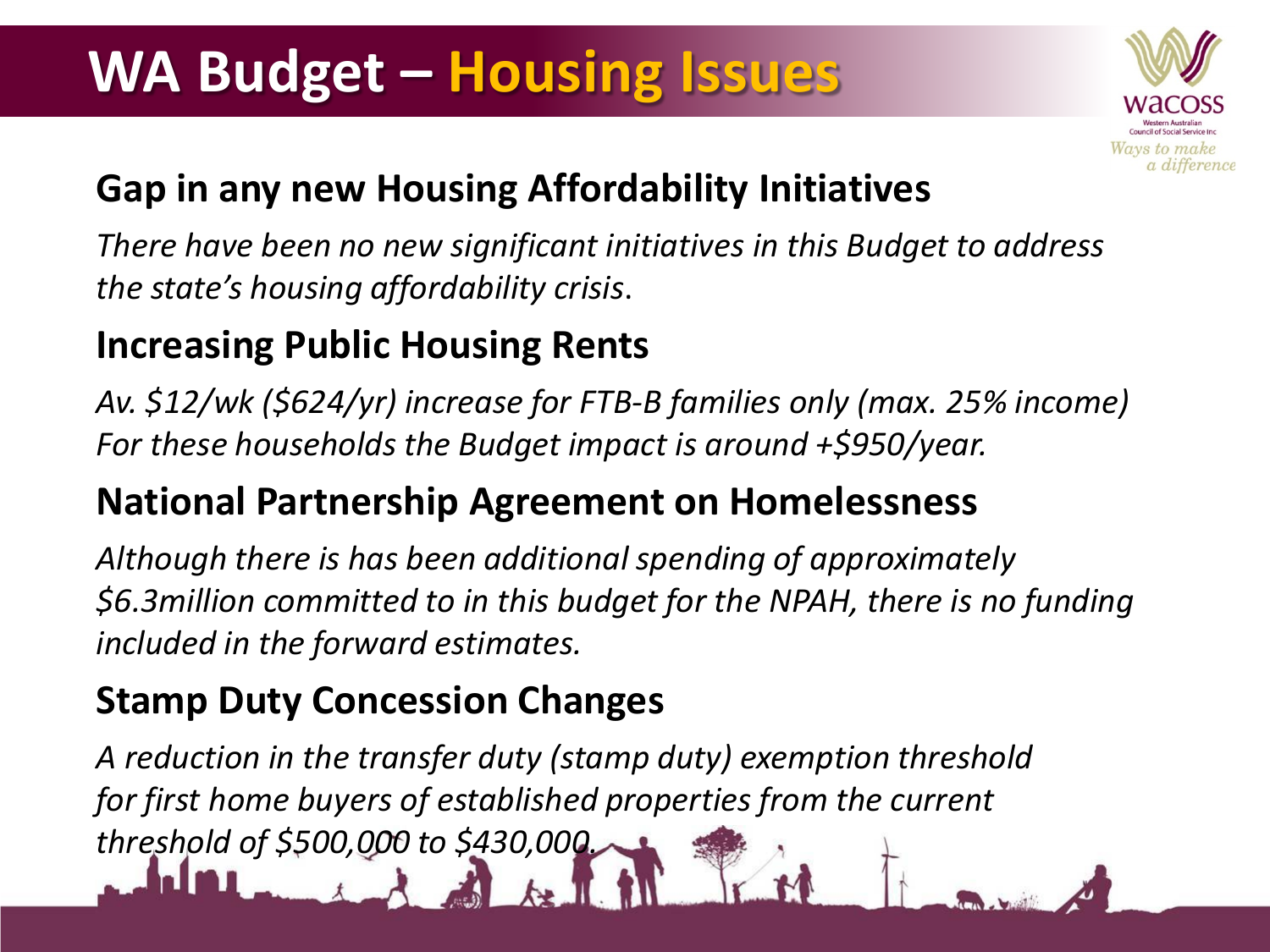### **Commonwealth Budget – Housing**



#### **Abolition of the National Rental Affordability Scheme (NRAS)**

- A blow to the provision of affordable housing in Australia…
- *"Increasing housing affordability in Australia requires a range of complementary measures, together with commitment from industry and all levels of government. NRAS is a vital piece of the jigsaw – one that we can't afford to lose." Green Building Council of Australia – Robin Mellon*

#### **Housing Programs Review**

- *A major review of the role of the Commonwealth in housing is expected in the second half of the year.*
- *Hope the review takes seriously the critical role the Federal Government plays in determining the settings (policy and tax) that can increase affordable housing supply.*

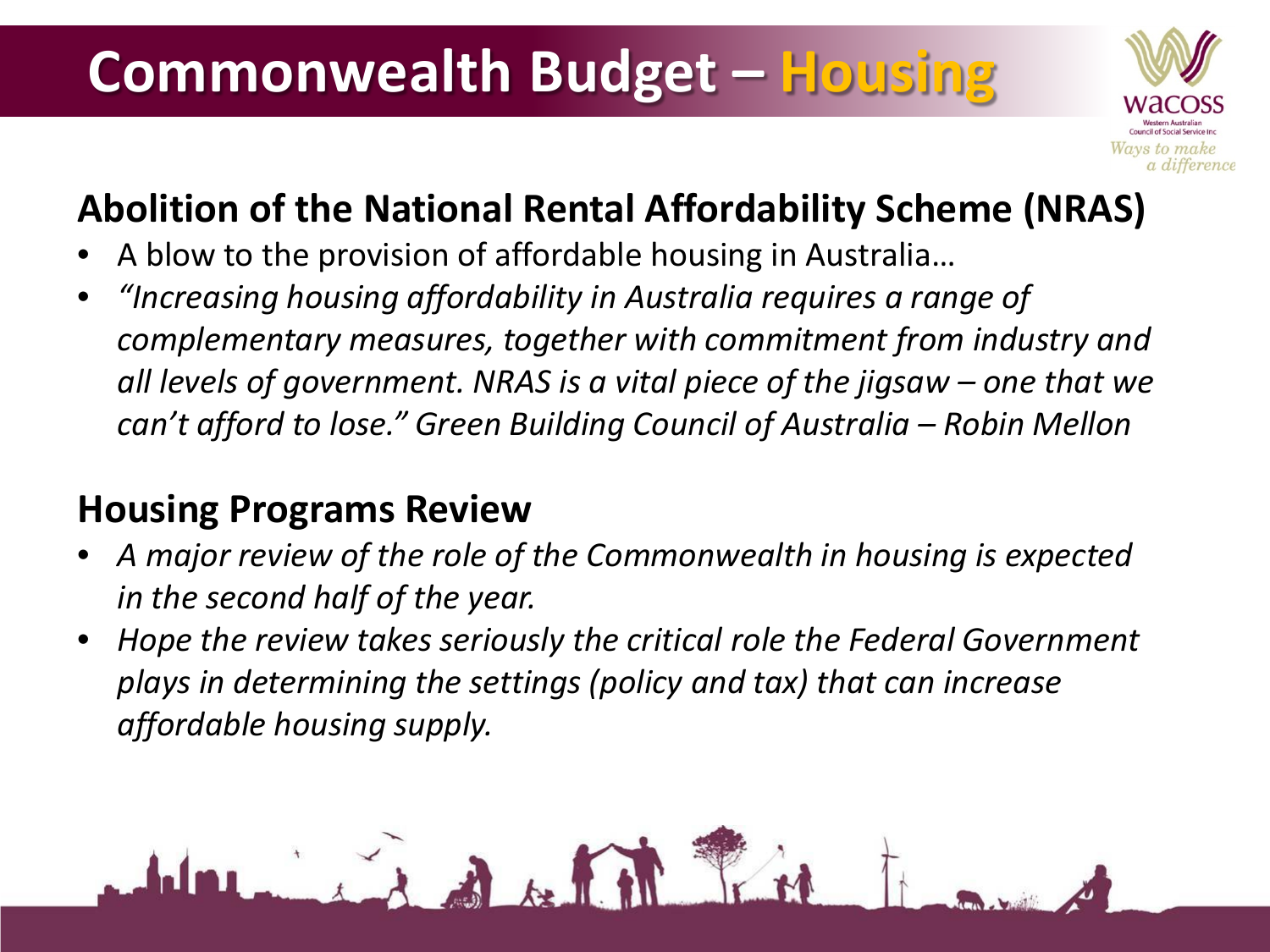### **WA Budget – Sustainable Services…**



• **Fiscal Action Plan 2013-14** *(proposed \$350m)*

*Program Evaluation Unit in DPC No outcomes listed (..are cuts made built in?)*

### • **WACOSS Principles:**

- Evidence base
- Collaborative process
- Responsible transition
- Net growth to meet demand\*
- **NGHSS Indexation**
- **FWA & WAIRC wage cases**
- **Component 2 roll-out**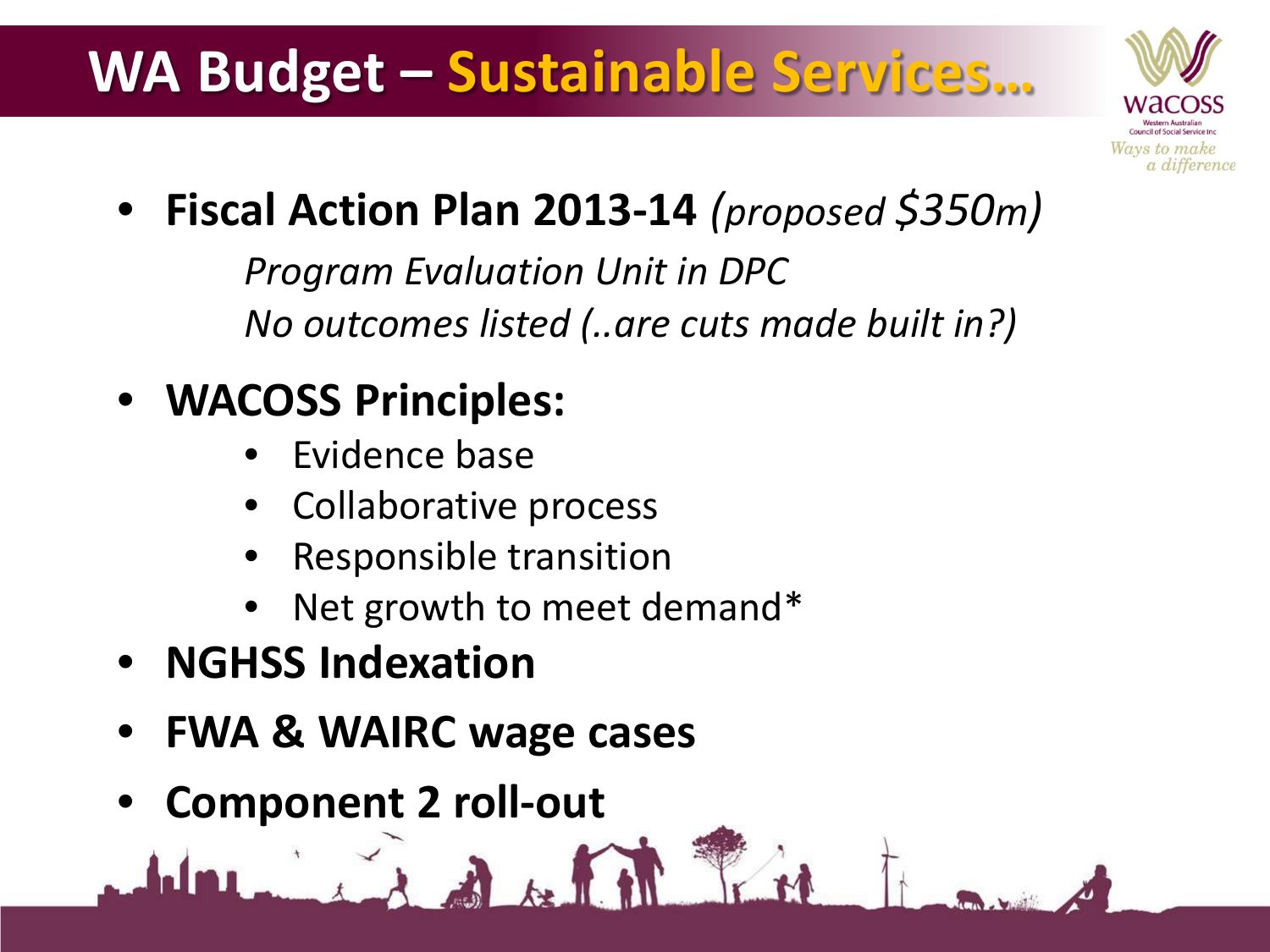### **WA Budget – Sustainable Services…**



#### **Regional Services**

• **Royalties for Regions** 

*Annual cap on RfR of \$1 billion*

• **Regional Blueprints** 

*Focus on economic development*

**Impacts?** 

*Harder to access RfR \$ for social services* 

 $A + B$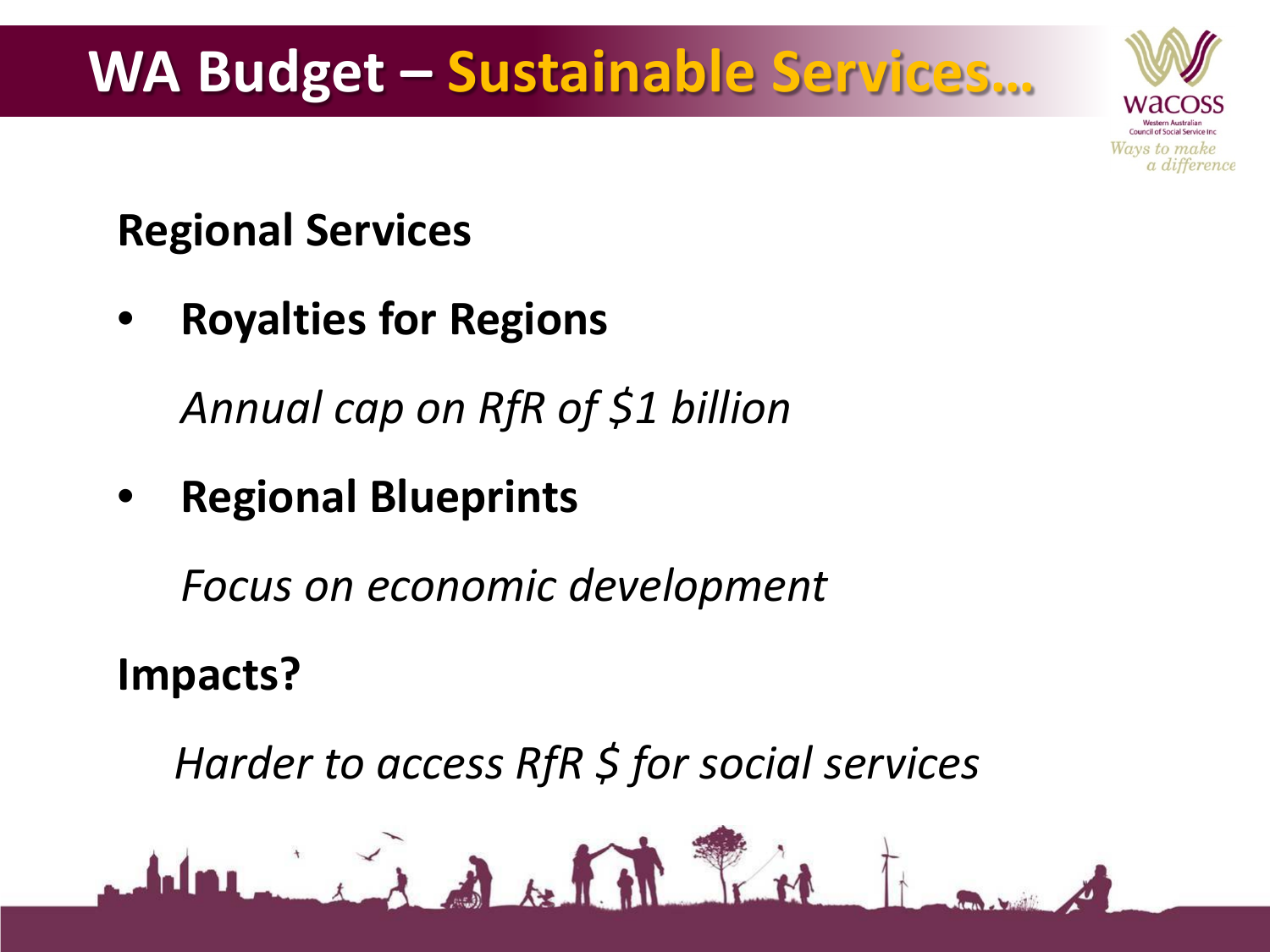### **WA Budget – Sustainable Services…**

Ways to make a difference

• **National Partnership Agreements** *The Future of NPAs is uncertain…* 

#### *Being rolled up:*

- NPA for Improving Public Hospital Services
- NPA Indigenous Early Childhood Development
- National Rental Affordability Scheme …

### *Ongoing?*

j

- **NPA Homelessness -** *1 year rollover*
- **National Affordable Housing Agreement** S*ome money for ongoing services in State Budget Review of NAHA and NRAS*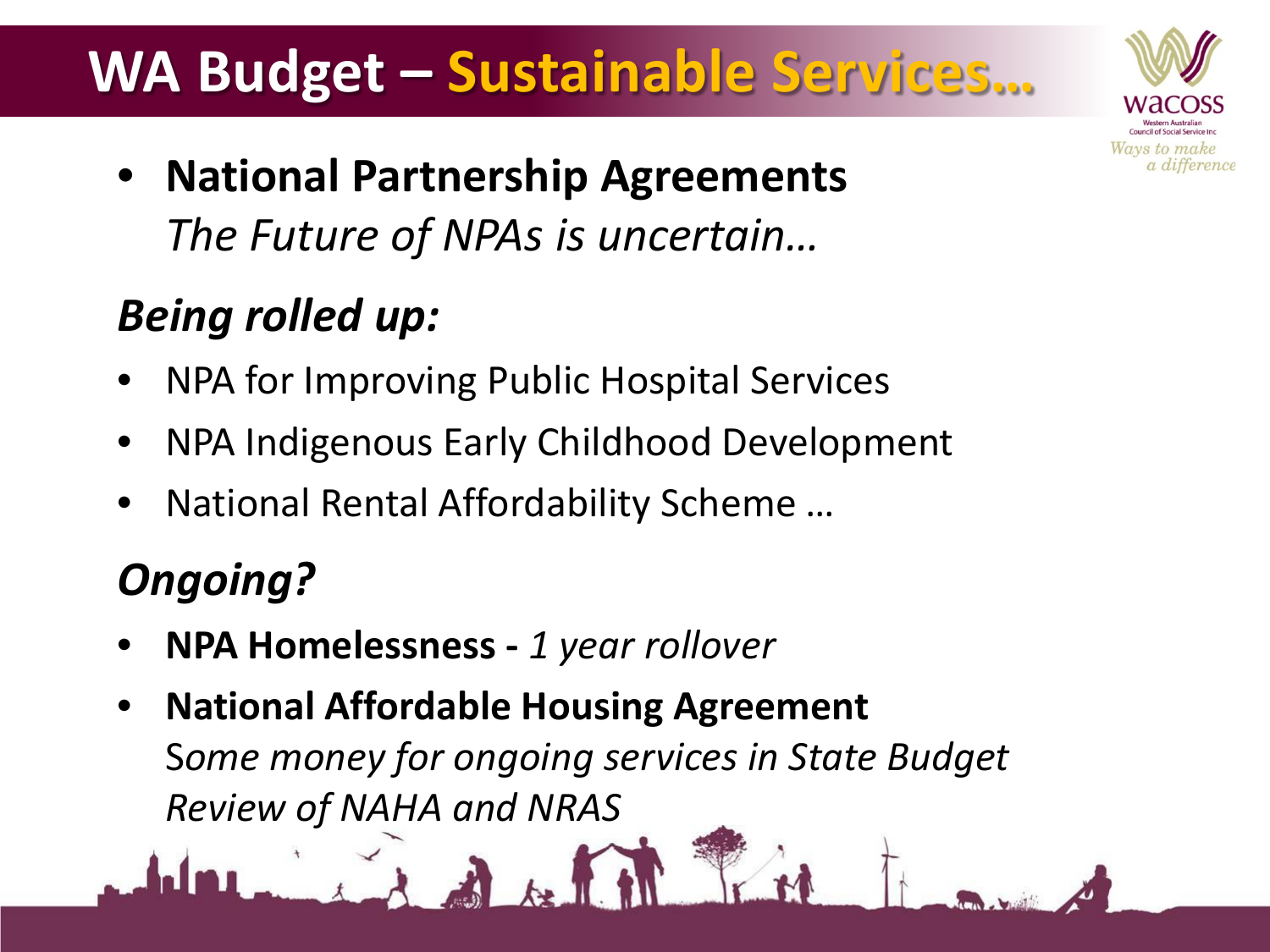### **Federal Budget Narrative …**



### *"A Budget Emergency" – Tony Abbott*

*"The End of the Age of Entitlement" – Joe Hockey*

#### • **Commission of Audit**

*Focus on spending, not on revenue Blind spot = tax expenditures \$100b (Super concessions \$32b) Cuts to family payments, welfare, retirement age, minimum wage…*

#### • *Budget Cuts*

*Undermine safety net in health, disability support, income support, community services and housing.* 

#### • **Smaller Govt. / 'Re-federation'**

*More responsibility to States, on housing, education and hospitals*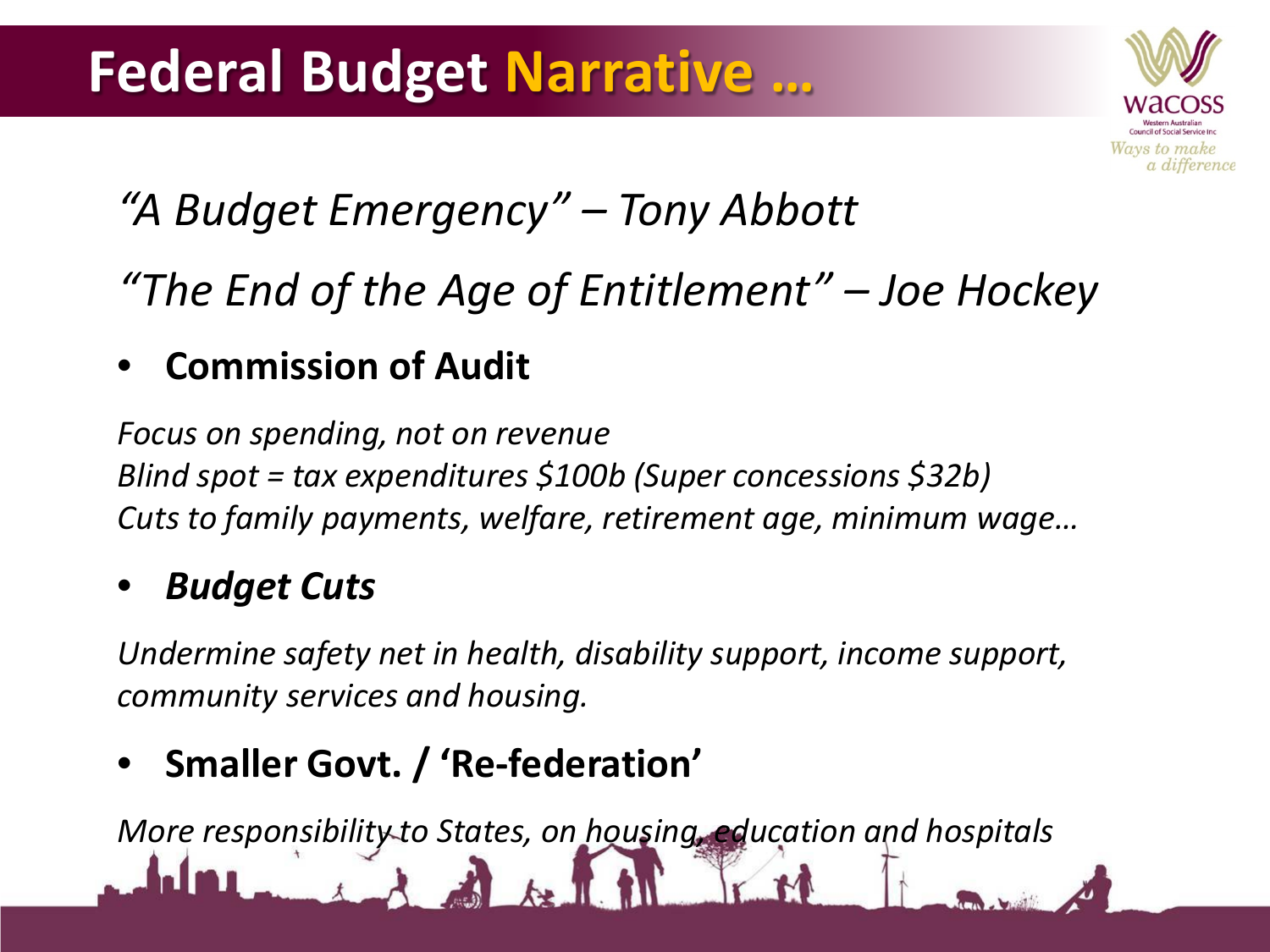### **Federal Budget: Our Priorities**

#### **Budget Challenge**

- *To target spending where most needed*
- *To secure a sustainable revenue base*
- *To achieve greater fairness in the tax system*

#### *Opportunities Missed*

- *Company tax entitlements and superannuation concessions*
- *Income testing at top end still very generous*

#### *Welcome*

- *Some rational targeting of FBT A and B, Seniors supplement removal/means tested, income test for seniors card*
- *Childcare community support program and Communities for Children, Family and Relationship Services and Family Law Services*
- *NDIS funding meeting commitment*
- *Headspace funding*



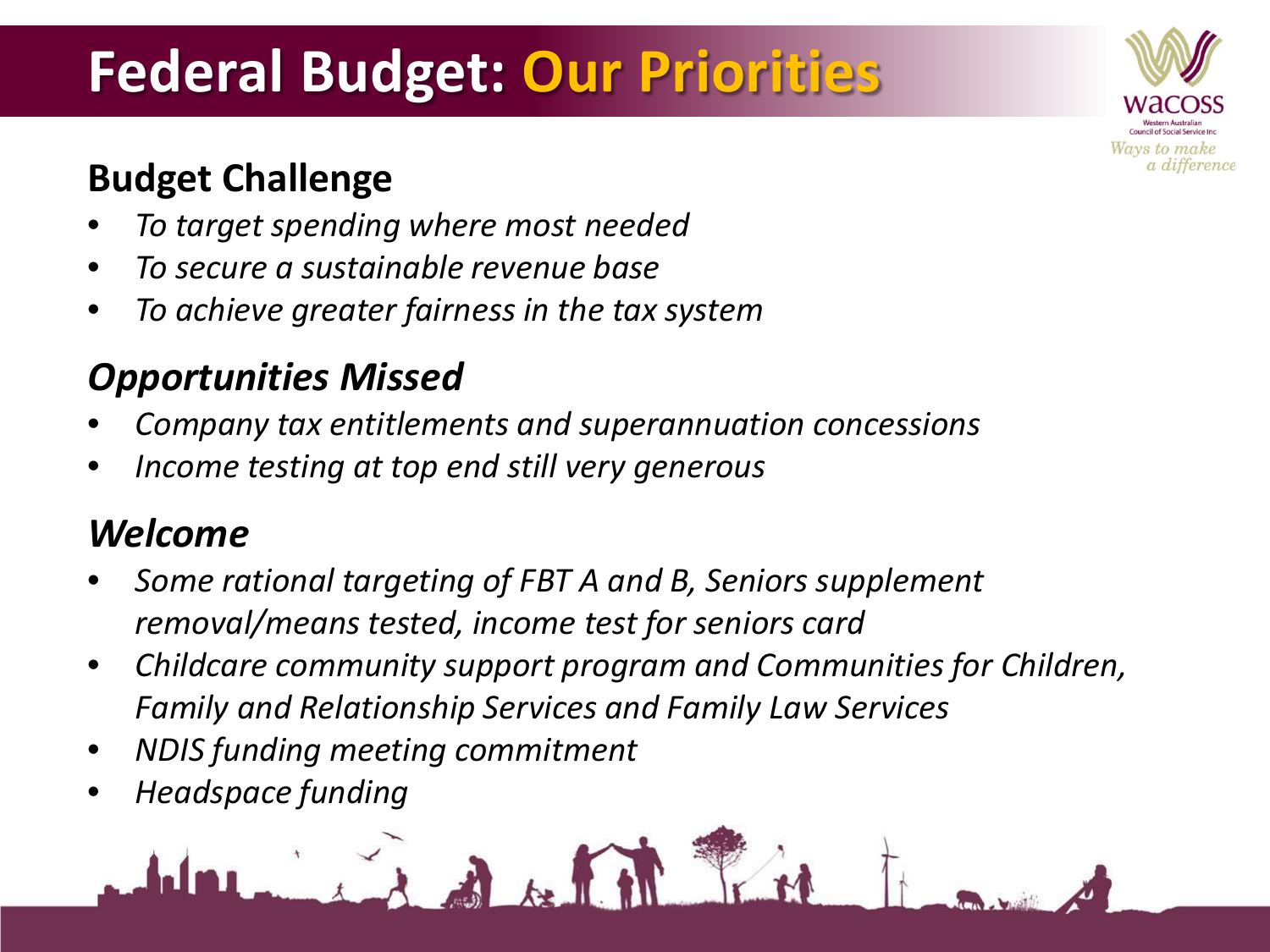

#### **Economic Headlines:**

- *Budget deficit of \$29.8b for this coming financial year Forecasts continued deficits for the next four years, before returning to a balanced budget in 2018-19, with a projected surplus of ~ 1% of GDP by 2024-25.*
- *The total deficit will be \$60b over the four years to 2017-18 – compared to the MYEFO forecast deficit of \$104b.*
- *Attempts to restructure economic reliance on mining through investment in a new infrastructure package (roads), the new Medical Research Future Fund (6 years to reach full funding) and reforms to tertiary education.*
- *Little real tax reform, only a temporary increase to >\$180,000, cuts to carbon and mining tax*

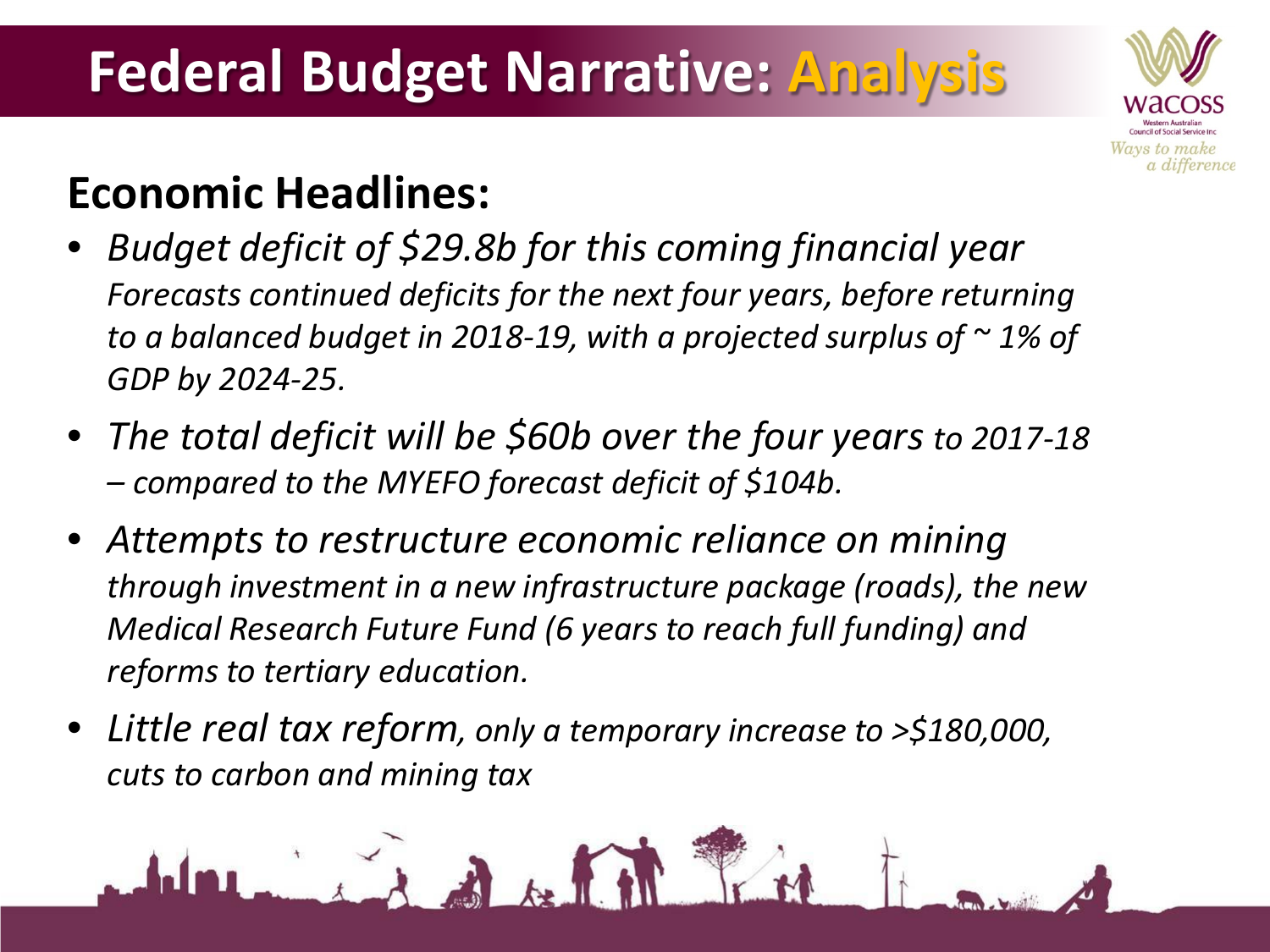

#### **Context: Pessimistic and volatile**

- *Forecasts slightly below trend growth for the Australian economy.*
- *Expects higher unemployment 6.25% in 2014-15 and 2015-16, but to fall slightly in subsequent years Weak business investment, particularly in the resources sector.*
- *Real GDP is estimated to grow by 2.5% in 2014-15, gradually increasing to 3.5% in 2017-18.*
- *Exports are expected to grow at 5.5% in 2014-15. Stronger growth of 7% is predicted for 2015-16 (reflects resources sector shift from construction to production) Imports are forecast to grow by 2% in 2014-15 and by 2.5% in 2015-16.*
- *Inflation is forecast at 2.25% in 2014-15 and projected at 2.5% over the forward estimates to 2017-18.*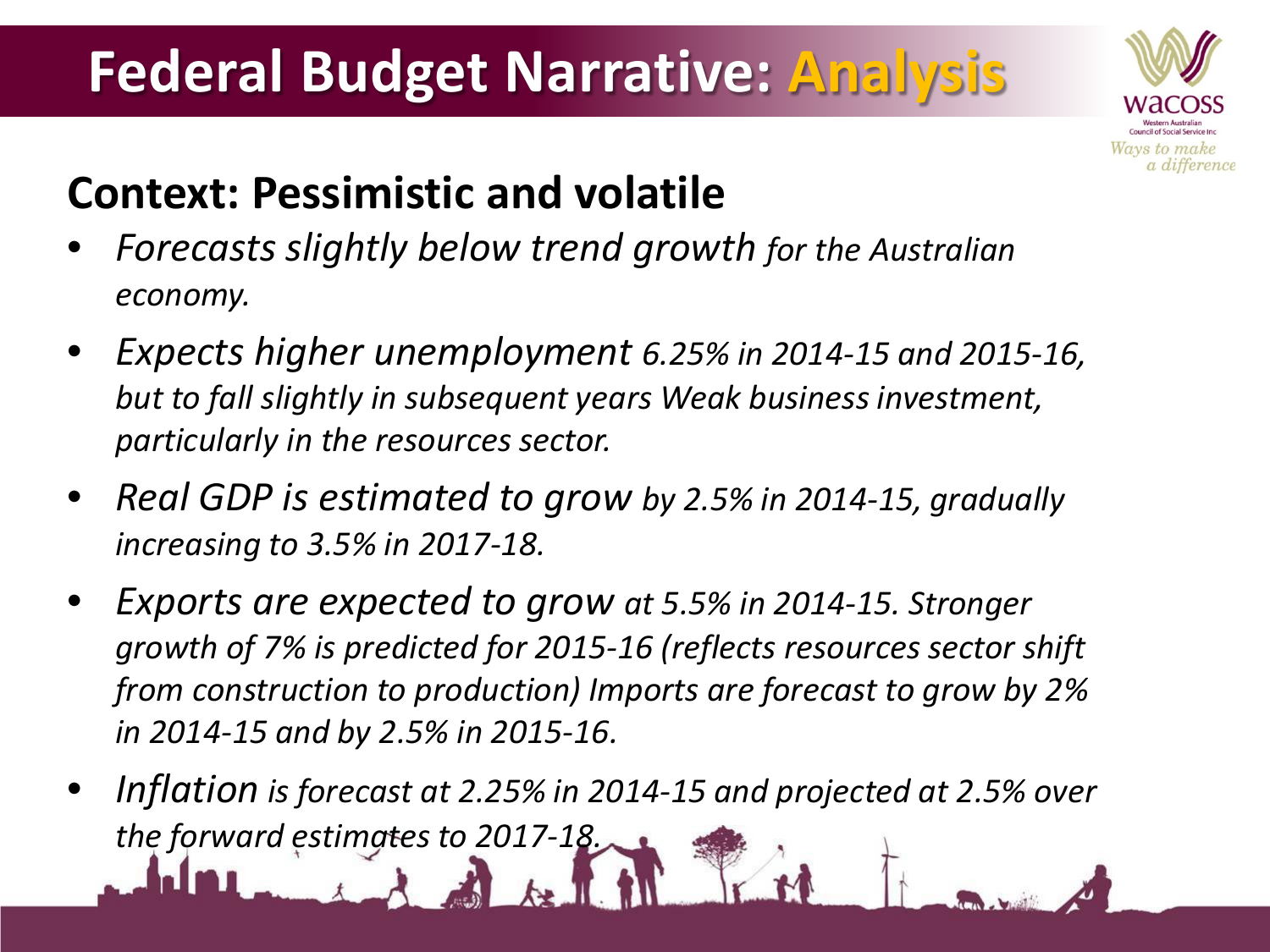

#### *Cuts to Programs and Services*

- *The single biggest "saving" is from reducing foreign aid - \$7.6bn*
- *Emergency Relief and Financial Counselling (unclear) As part of savings in DSS discretionary grants (\$240m + \$165m indexation freeze = \$405m savings)*
- *National Rental Affordability Scheme reduction (Round 5)*
- *NAHA and NPA Homeless funding beyond 2014-15 (no guarantee)*
- *Youth Connections Program cut*
- *National Respite Carers Program cut*
- *Replace ACNC with ATO as sector regulator*
- *Rationalisation of Aboriginal services/programs including Congress (saving ~\$150m/yr)*
- *\$43.5m / 4 years from cuts to the base funding of the ABC and SBS, cut ABC's \$220 million Asia Pacific television service, Australia Network*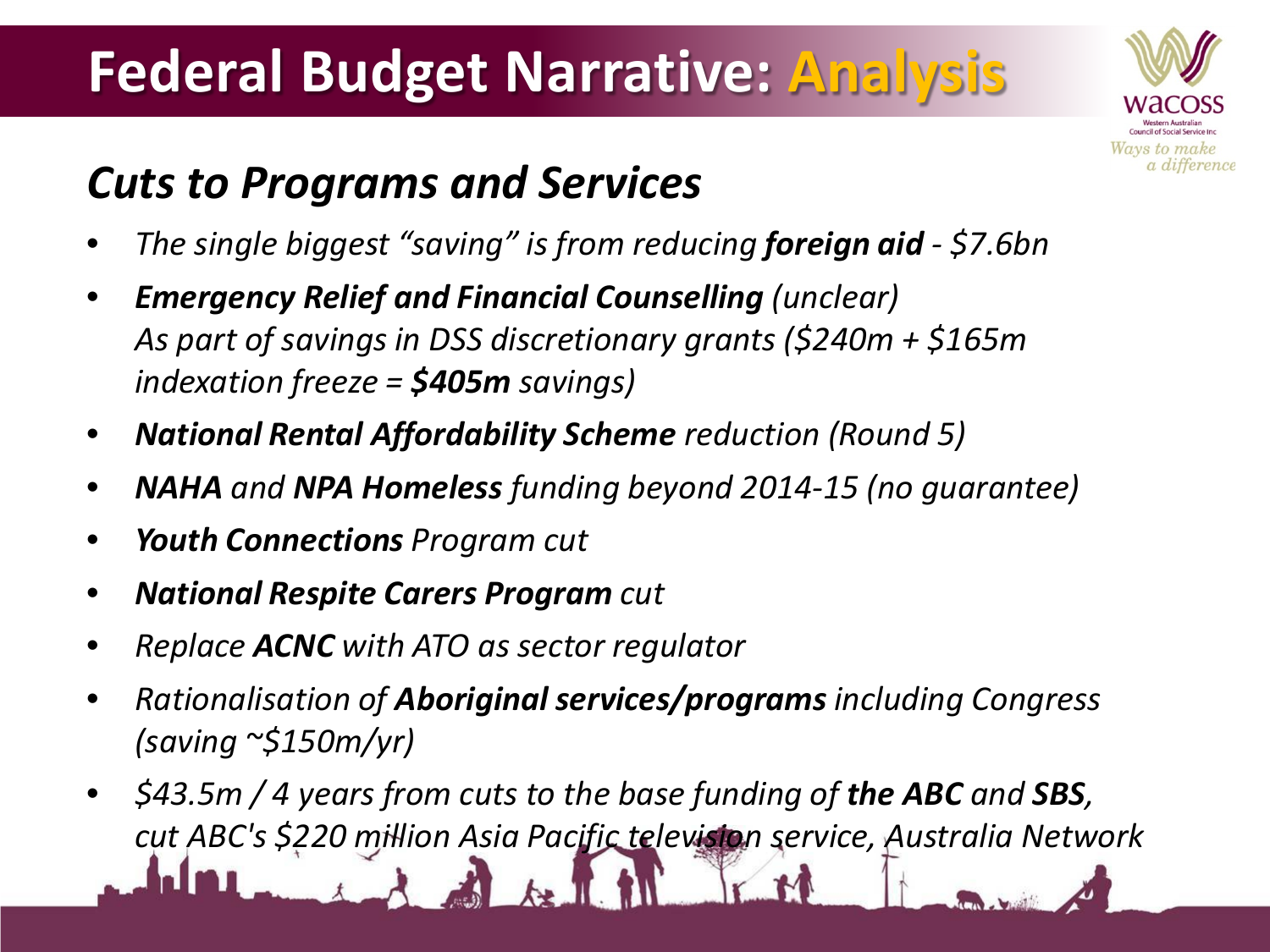### **Federal Budget Narrative …**



#### **Effects on Families**

- *Family Tax Benefit Part B (FTB-B) will be cut for families when their youngest child turns six (currently ~ 60% of families with children < 16 receive the payment, saving \$1.9 billion over five years) and for families with the main income earner > \$100,000, down from the upper income threshold at \$150,000.*
- *FTB-B Sole parents get a supplement 5-12yo per child payment, replaces per family payment, worse off unless 5 or more children (2015)*
- *Reduced FTB supplements: A from \$726 to \$600 and B from \$354 to \$300*
- *All Family Tax Benefit payments will be frozen at current rates for two years, saving the Government \$2.6 billion over four years.*

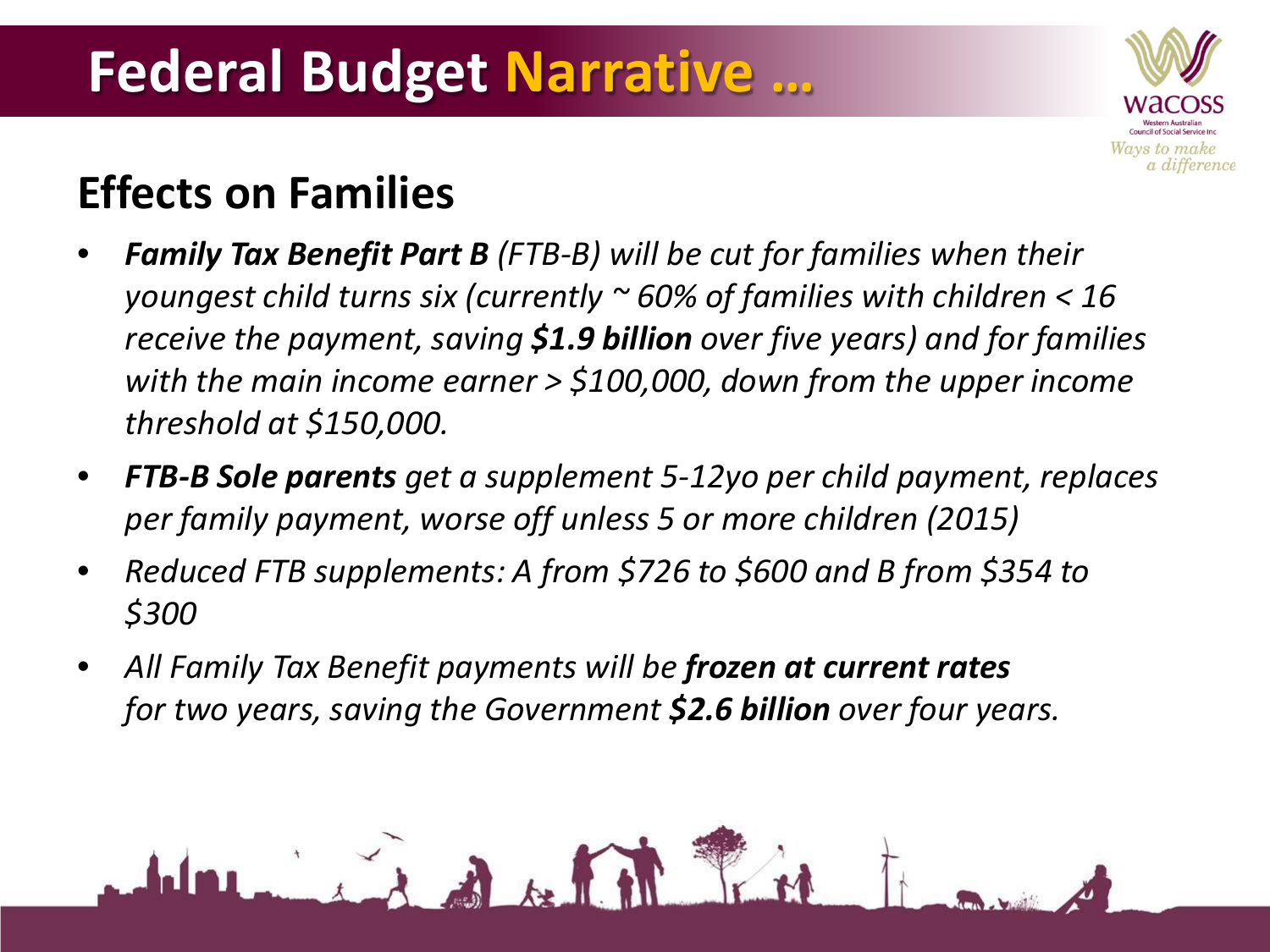

#### **Effects on Seniors:**

- *Shift aged pension to 70 by 2035 and cut by linking to CPI rather than wage prices*
- *\$1.7 billion cut over six years - by almost halving its expenditure on the Commonwealth Home Support Program.*
- *Cut Pensioner Education Supplement, for a saving of \$281 million*
- *Cut the pilot of Supporting Senior Australians: Housing Help For Seniors, a \$173 m program designed to encourage downsizing.*

 $\mathbf{A} + \mathbf{A}$ 

• *New Restart Program - \$10,000 bonus for hiring over-50s who have been on unemployment benefits or the DSP for more than six months.*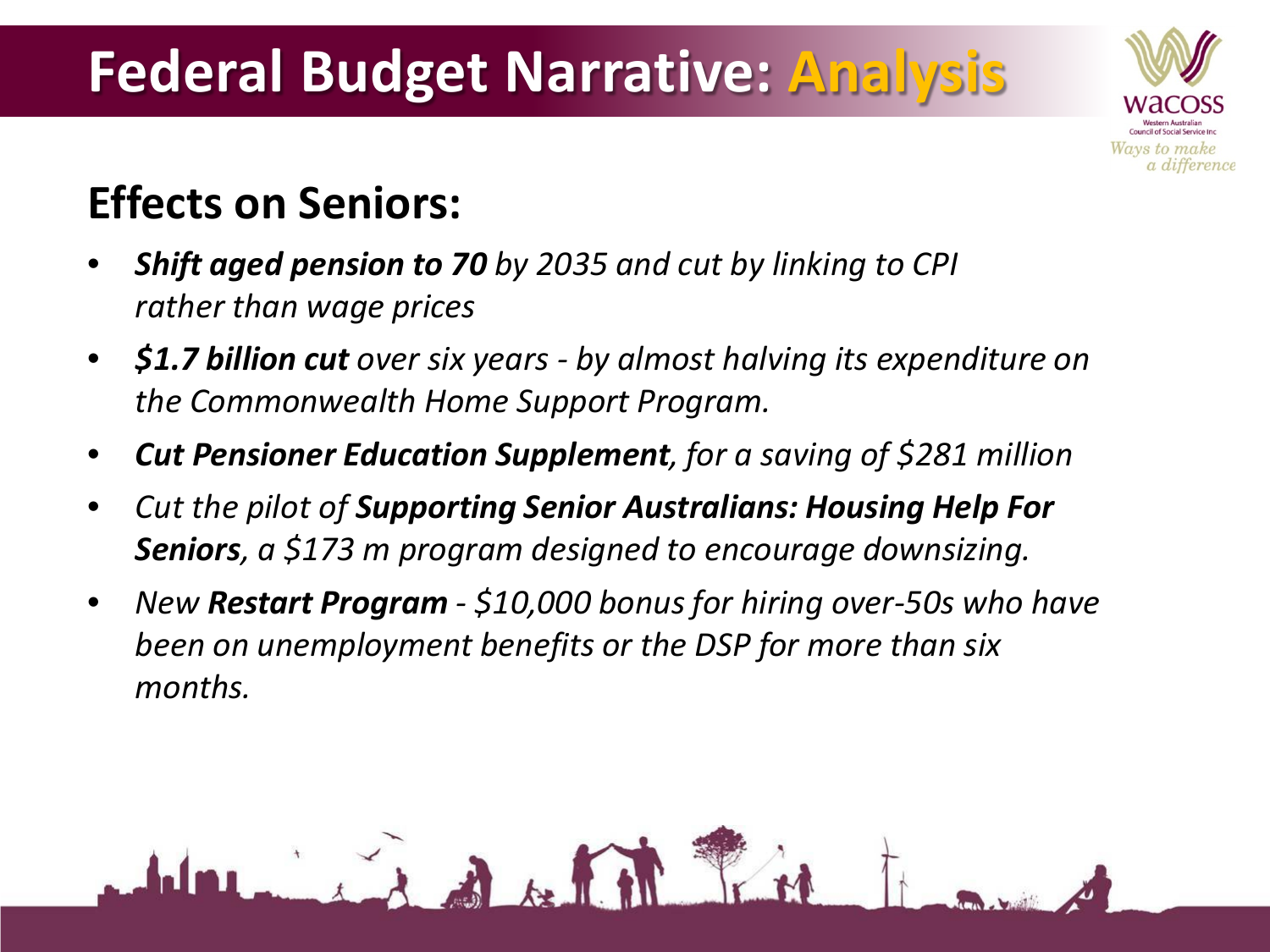

#### **Funding for Indigenous Programs**

*The 2014-15 Budget invests \$4.8 billion to replace over 150 individual programs and services with five streamlined broad-based programs under an Indigenous Advancement Strategy – in net terms a funding cut of \$165m in first year, ~\$500m by 2018*

**The five new streams are:**

- Jobs, land and economy
- Children and schooling
- Safety and wellbeing
- Culture and capability
- Remote Australia strategies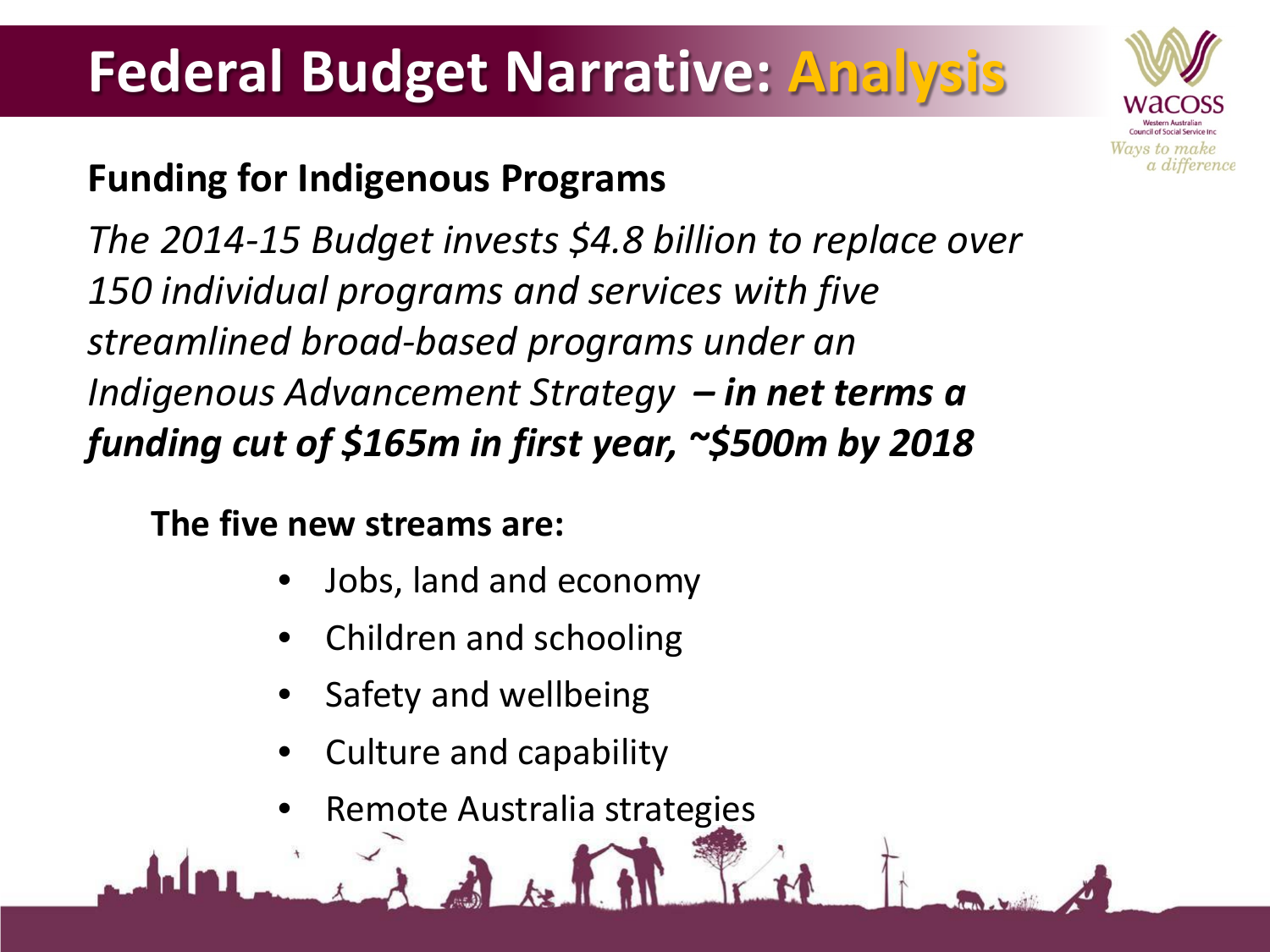

#### **Effects on State:**

- State and territory based seniors' concessions reduced, saving \$1.3 billion
- More reductions to GST returns, down 9.2% to 37.6c/\$1

 $\mathbb{R}$  if it is the time

- Reduced contributions to the states for hospitals and schools – unclear timing *(WA -\$8B / 10 yrs)*
- Likely a bargaining point as part of the proposed White Paper on the Reform of the Federation, and changes to the GST.